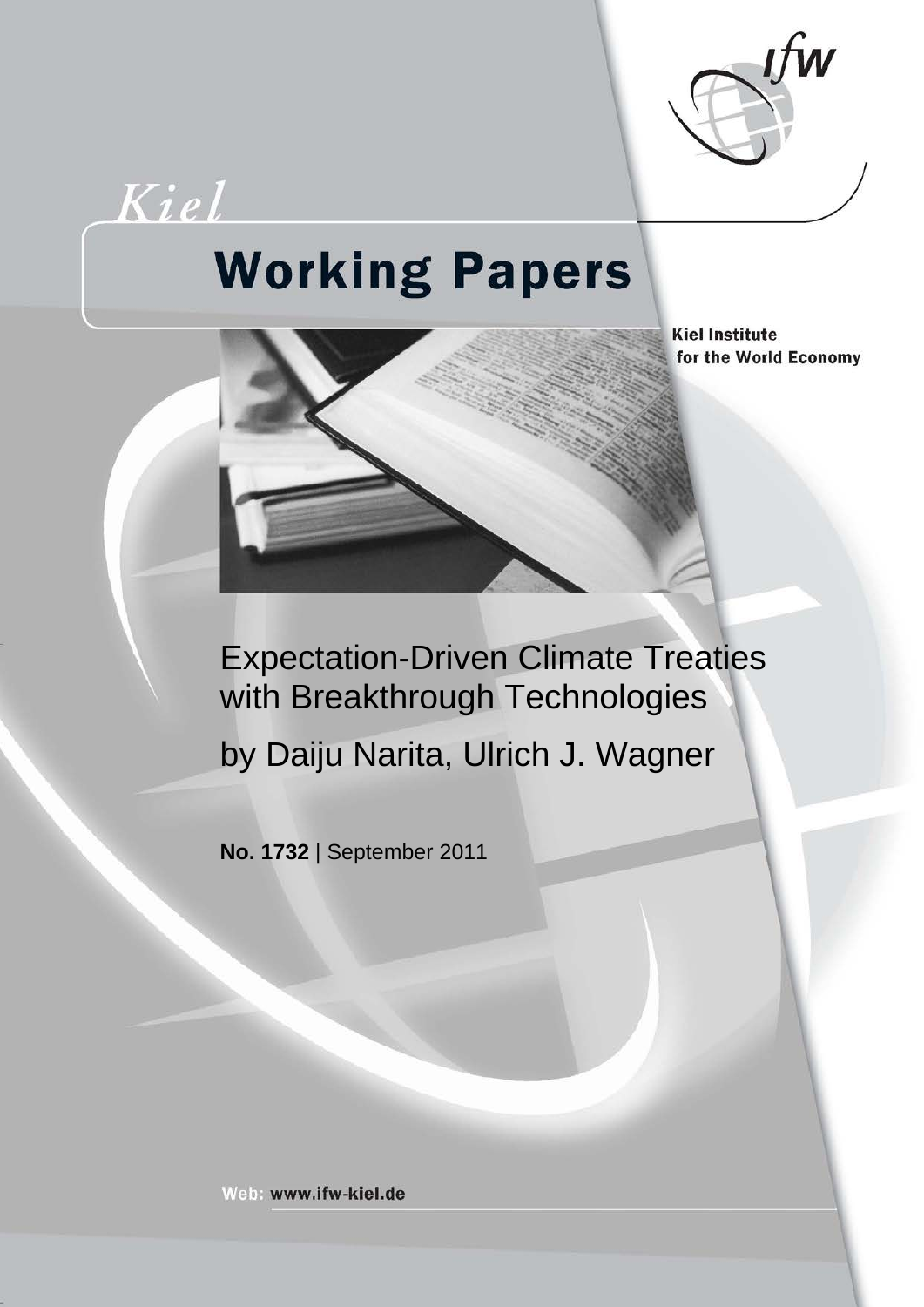Kiel Working Paper No. 1732 | September 2011

# **Expectation-Driven Climate Treaties with Breakthrough Technologies\***

### **Daiju Narita, Ulrich J. Wagner**

Abstract: Recent research has shown that agreements centered on the adoption of breakthrough technologies can break the deadlock in international climate negotiations if the mitigation technology exhibits a network externality that transforms full cooperation into a self-enforcing outcome. This paper shows that the same externality also increases strategic uncertainty about future technology adoption, which makes coordination on the cooperative outcome more demanding. We analyze this coordination problem in a dynamic game of technology adoption with convex switching costs. We find that the adoption dynamics for some technologies depend exclusively on countries' expectations about future adoption. This possibility calls for a more prominent role of expectation management in climate policy. Another implication is that the choice of breakthrough technologies should be guided not only by economic efficiency and strategic adoption incentives but also by the amount of strategic uncertainty they engender.

Keywords: International environmental agreements (IEAs), climate policy, technology choice, expectations, multiple equilibria

JEL classification: Q54, O33, H87

**Daiju Narita** Kiel Institute for the World Economy 24100 Kiel, Germany E-mail: daiju.narita@ifw-kiel.de

**Ulrich J. Wagner** Universidad Carlos III de Madrid Spain E-mail: uwagner@eco.uc3m.es

\*Participants at the International Sustainability Forum at the University of Exeter and at the EAERE 2011 conference provided helpful comments. All errors are the sole responsibility of the authors. The authors gratefully acknowledge financial support from the German Research Foundation through the "Future Ocean" Cluster of Excellence program (Narita) and from the Spanish Ministry for Science and Innovation, reference number SEJ2007-62908 (Wagner).

\_\_\_\_\_\_\_\_\_\_\_\_\_\_\_\_\_\_\_\_\_\_\_\_\_\_\_\_\_\_\_\_\_\_\_\_

*The responsibility for the contents of the working papers rests with the author, not the Institute. Since working papers are of a preliminary nature, it may be useful to contact the author of a particular working paper about results or caveats before referring to, or quoting, a paper. Any comments on working papers should be sent directly to the author.*

*Coverphoto: uni\_com on photocase.com*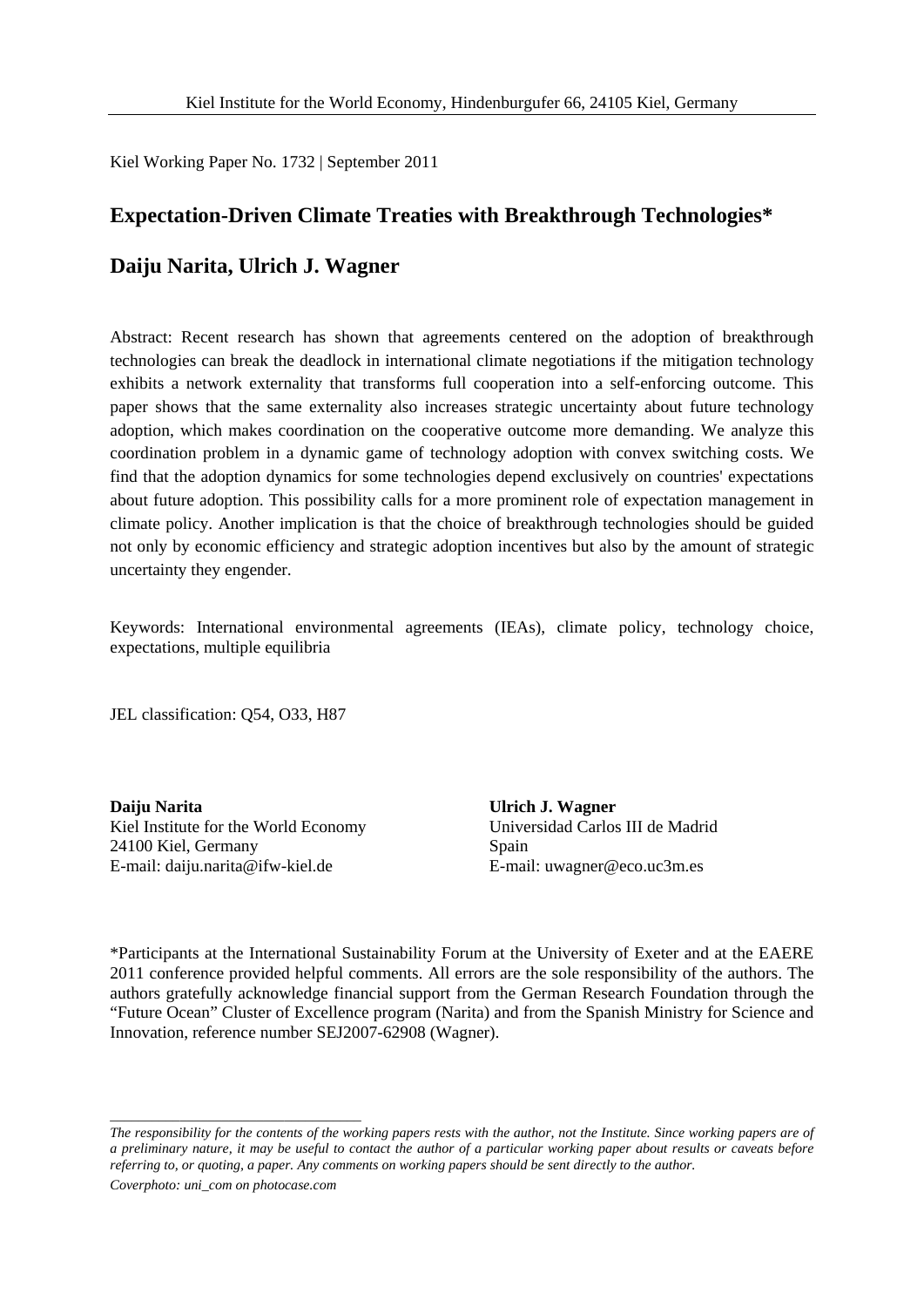## 1 Introduction

In recent years, a global consensus has emerged that stringent long-term goals for the emissions of greenhouse gases (GHG) are needed to mitigate climate change. In spite of this, international negotiations on a comprehensive climate treaty with targets and timetables are caught in a deadlock. Policy-makers are thus beginning to give serious consideration to alternative treaty designs, including the large-scale implementation of so-called breakthrough technologies. Since technology-oriented treaties of this kind could be tailored to individual sectors or technologies, they might be easier to negotiate than a single treaty with comprehensive emission targets (de Coninck et al., 2008). A fair number of historical examples of such agreements exist which effectively addressed various international environmental problems, albeit not in the realm of climate change (Barrett, 2003; de Coninck et al., 2008).

In the context of international climate treaties, recent theoretical research has shown that breakthrough technologies have the potential to improve participation by self-interested governments provided that they exhibit a network externality which makes the benefit to adoption proportional to the number of adopters. If the technology externality is strong, this effect dominates the freeriding incentive and full participation becomes a self-enforcing outcome (Barrett, 2006; Heal and Tarui, 2010; Hoel and Zeeuw, 2010). Appealing to the theory of the second-best, Barrett (2006) argues that this strategic advantage renders technology treaties superior to alternative treaty designs even if the technology comes at a higher cost than other forms of abatement.

Framing climate change mitigation as a technology adoption problem, however, also adds a layer of complexity to the issue. The nature of technology diffusion mechanisms is not fully understood to date. Many new technologies fail at penetrating the market despite proven technological feasibility and pos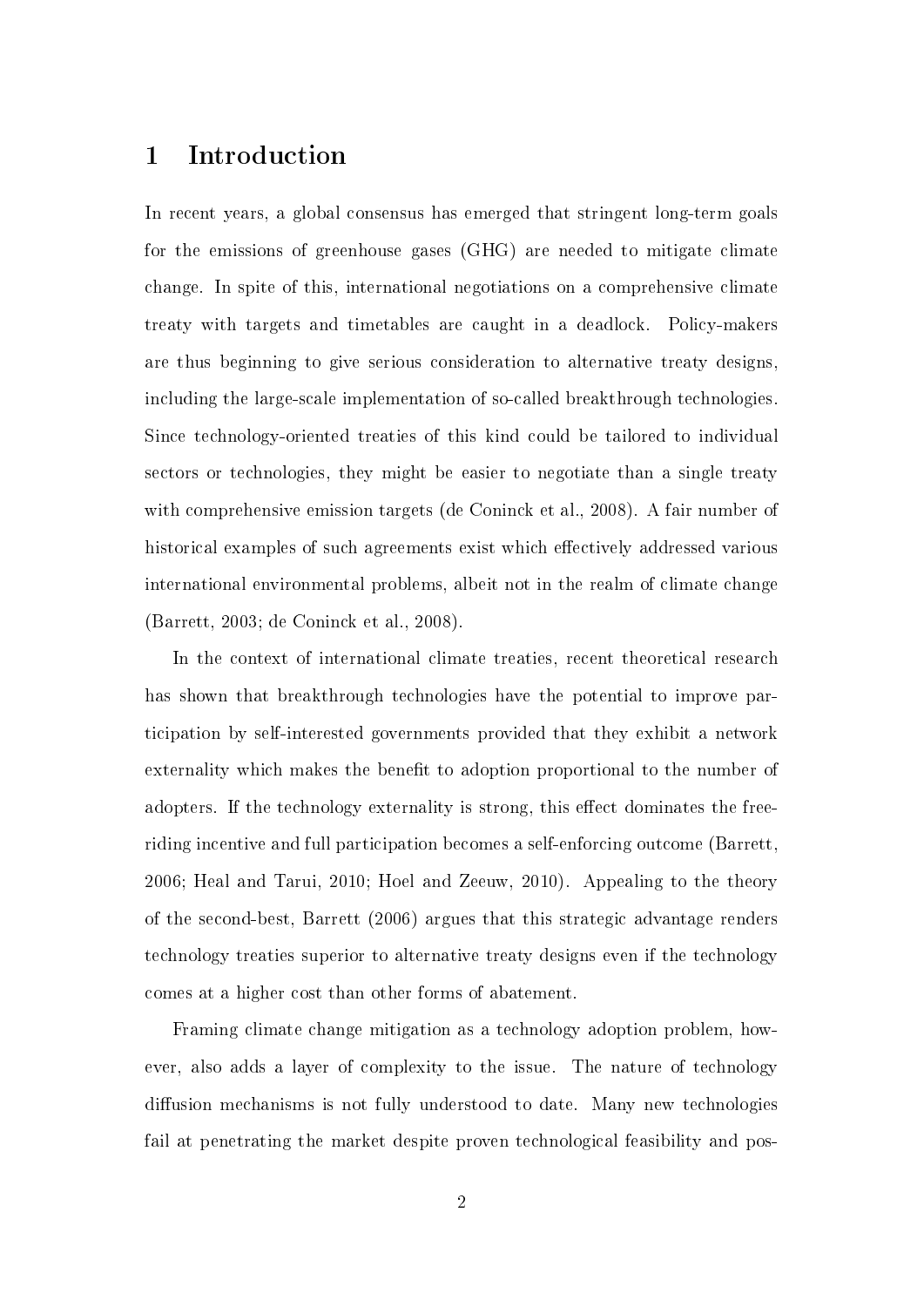itive economic net benefits. The so-called McKinsey curve (see McKinsey  $\&$ Company, 2010) purports that existing technologies for GHG abatement are not implemented even though they come at strictly negative cost. One reason behind this paradox is the very scale effect of technology deployment, as it renders adoption beneficial only if a sufficient number of adopters is reached in the nottoo-distant future.

While the insight that technology treaties transform the cooperation problem into one of coordination is important, policy-makers also need to know how difficult a coordination problem arises with a given breakthrough technology in order to design optimal (or second-best) climate treaties. Previous research, however, has given little consideration to the coordination issue. Treaty formation has been modeled as a one-shot game, which is at odds with the reality that the diffusion of technology is not immediate but takes time. In combination with the technology externality, this delay engenders strategic uncertainty about future adoption decisions, transforming coordination on the good outcome into a non-trivial problem.<sup>1</sup>

This paper sheds new light on this issue. We model technology-oriented climate treaties in a richer framework to analyze the dynamics of treaty formation. We show that the possibility of multiple equilibria has important implications when countries cannot commit to future actions. Specifically, current treaty participation affects the country's future payoffs but strategic uncertainty exists about countries' future willingness to participate in the treaty. In this setting, a country takes its participation decision based on its beliefs about the others' intentions to participate. A salient implication is that participation dynamics could become self-fullling under certain conditions. Hence, the size of a self-enforcing treaty would be driven to some extent by subjective beliefs that

<sup>&</sup>lt;sup>1</sup>Strategic uncertainty arises not due stochastic elements in the payoff functions but due to the uncertainty concerning the actions and beliefs of other players.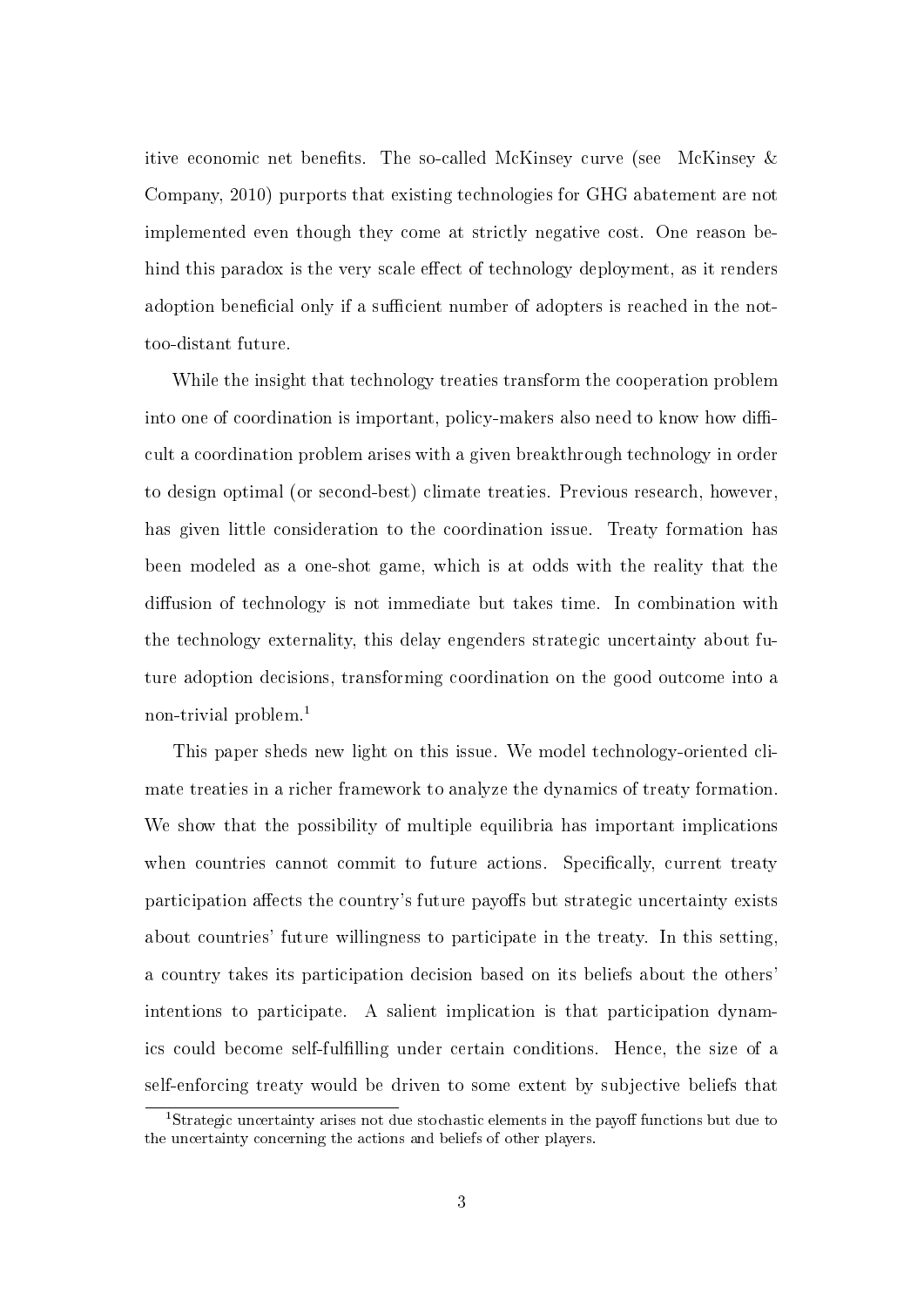countries hold about their ability to coordinate policies. Such expectation-driven dynamics of technology adoption have been discussed in the contexts of development economics (Krugman, 1991) and climate policy (Narita, 2010), but so far no attempt has been made to analyze their effects in the context of self-enforcing treaties.

In this paper we study a dynamic game of treaty formation where country behavior is conditioned by a technology externality and by switching costs that are convex in the number of countries who switch technologies. The model gives rise to two types of equilibrium dynamics of technology adoption. In the first case, adoption follows a determinate path which leads to either full cooperation or no cooperation, depending on the initial state. In the second case, the dynamics are indeterminate, with stable paths leading to both full cooperation and no cooperation. The path chosen depends on the countries' expectations. In this setting, we show that in order to solve the coordination problem, a technology treaty must either focus on technologies that reduce the scope for multiple equilibria or include provisions that manage countries' expectations in a mutually beneficial way. The upshot is that these aspects need to be considered in addition to conventional features of the chosen technology such as its adoption and operating costs.

The paper is organized as follows. In Section 2, we extend the model by Barrett (2006) to sketch the basic mechanism of expectation-driven dynamics with irreversible actions. Section 3 analyzes a model with costly technology switching. We analyze both a two-period version of the model (in Section 3.1) and an infinite-horizon game (in Section 3.2). Section 3.3 explains the equilibrium dynamics and Section 3.4 discusses the implications for the design of climate treaties. Section 4 concludes.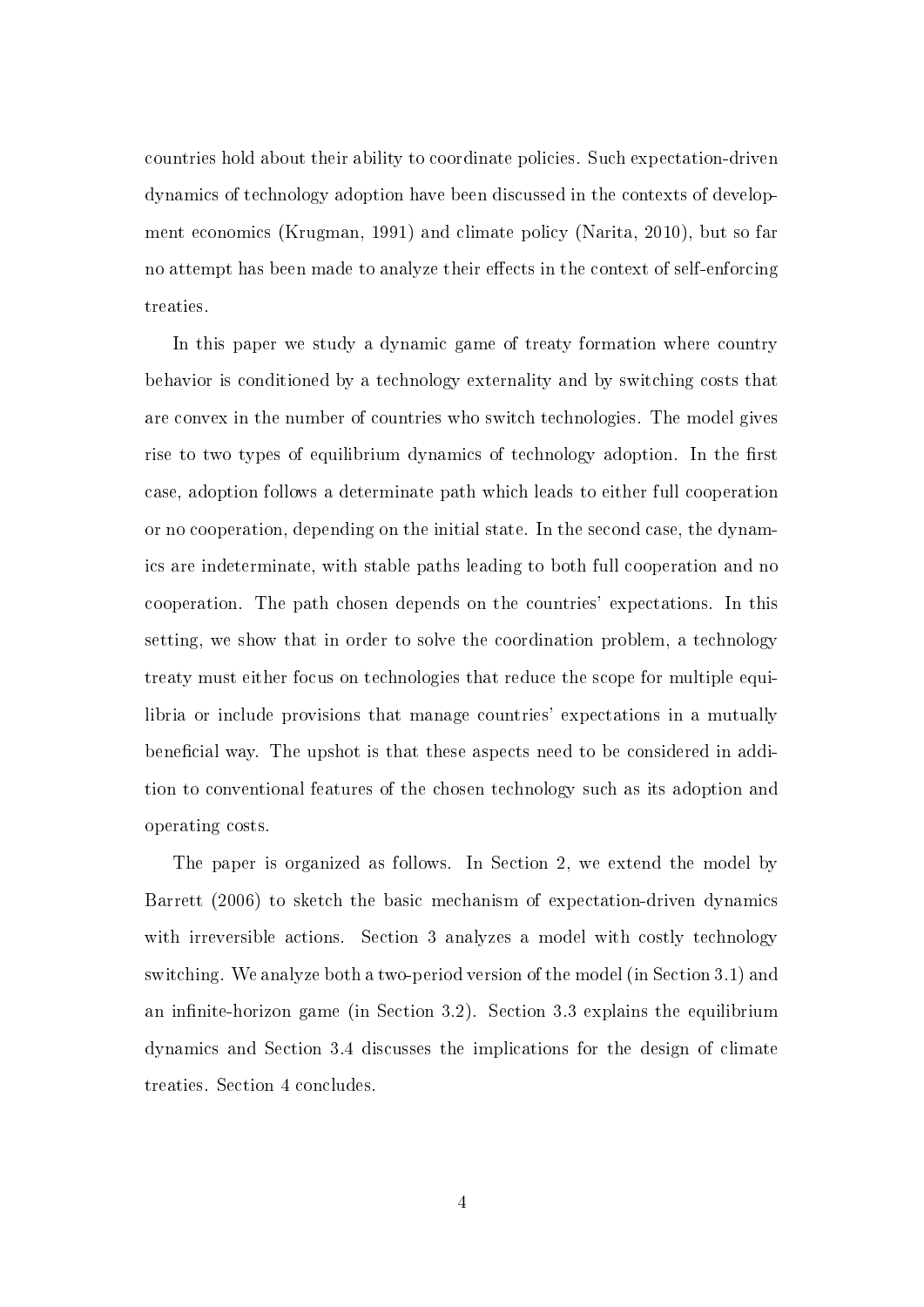### 2 Expectation-driven technology adoption

We consider the formation of a treaty that determines the adoption of a technology to reduce GHG emissions, as in Barrett (2006). Countries have a choice between conventional abatement  $q$  and the adoption of a breakthrough technology (technology X) that exhibits increasing returns to adoption. An example in the climate change mitigation context is a hydrogen-based transportation system (the combination of a new automobile technology and an infrastructure of fuel supply) or a set of CCS (carbon capture and storage) operations whose capture and storage sites are linked to each other by a carbon dioxide pipeline network.<sup>2</sup>

In this section we discuss a slightly modied version of Barrett's (2006) model of a technology adoption treaty. Barrett considers a one-shot game played among N countries where

$$
\pi_i = b_x \left( x_i + \sum_{j \neq i}^N x_j \right) - \frac{c_x}{N} \left( N - \sum_{j \neq i}^N x_j \right) x_i +
$$
  
+ 
$$
b \left[ (1 - x_i) q_i + \sum_{j \neq i}^N (1 - x_j) q_j \right] - c_0 (1 - x_i) \frac{q_i^2}{2}
$$
 (1)

is the payoff function for country i,  $x_i$  is the indicator of adoption of the new technology by country  $i (x_i \in \{0,1\})$ ,  $q_i$  is country i's abatement rate by using the conventional technology, and  $b_x$ ,  $c_x$ ,  $b$ ,  $c_0$  are strictly positive coefficients representing the marginal benefit from technology  $X$ , the total cost of technology X, the marginal benefit from conventional abatement and the marginal cost of conventional abatement, respectively.

It is straightforward to show that without adopting technology X, the countries choose non-cooperative abatement amounts equal to  $q_i = \frac{b}{c}$  $\frac{b}{c_0}$ . Furthermore, Barrett shows that if the condition  $c_x + \frac{b^2}{2c}$  $\frac{b^2}{2c_0} > b_x > \frac{c_x}{N^2} + b^2 \frac{2N-1}{2Nc_0}$  $\frac{2N-1}{2Nc_0}$  holds, the game

<sup>2</sup>Regarding environmental issues other than climate change, Barrett (2003, Chapter 9) provides an extensive discussion of historical examples of environmental technologies that gave rise to network externalities.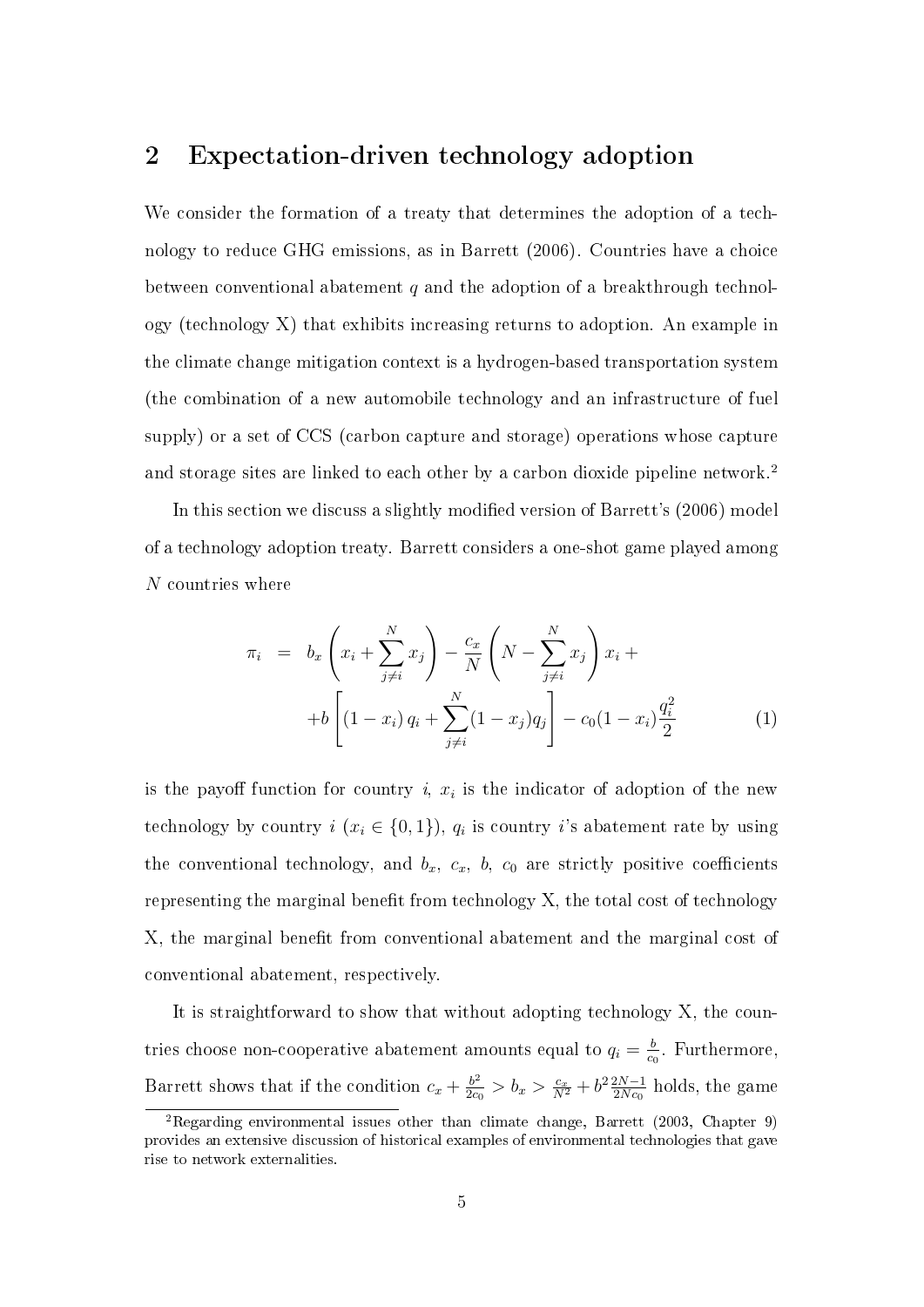has the quality of a "tipping treaty". That is, both universal adoption and nonadoption of technology X are Nash equilibria of the game, and all countries would be better off if X were adopted universally. The tipping point for X's attractiveness is the smallest integer greater than or equal to  $N\left(\frac{b^2}{2\alpha} \right)$  $\frac{b^2}{2c_0c_x}+1-\frac{b_x}{c_x}$  $c_x$  . Barrett concludes that coordination facilitates cooperation under a tipping treaty.

However, the prospects for successful coordination are likely to change if some countries are unable to adopt the technology at a given moment in time. Using a simple extension of Barrett's model, we can show that the addition of a temporal dimension limits the possibility of coordinated actions by countries and is conducive to a pattern of expectation-driven dynamics in the presence of the technology externality. We consider a game in two stages where countries are subdivided into two groups which could be labeled as technological frontrunners and followers. Decisions of technology choice by countries are made sequentially. In period 1, group 1  $(i = 1, ..., M$  where  $M < N - 1$ ) countries - technological frontrunners with the technical capacity to use technology X from the beginning make a decision about whether they introduce technology X. Group 2 countries  $(i = M + 1, ..., N)$  – followers – acquire the ability to introduce X only in period 2. The assumption of sequential decisions is chosen for the sake of simplicity and to reflect two types of costs, namely  $(i)$  a prohibitive cost of reverting from a new abatement technology to the conventional one and (ii) a prohibitive cost facing some countries associated with the early adoption of a new technology. We shall relax these assumptions in Section 3 below where we consider a simultaneousmoves game and reversible technology choices.

Group 1 countries adopt the new technology in period 1 if the present value payoff justifies adoption. The present value payoff for countries  $1, \ldots, M$  evalu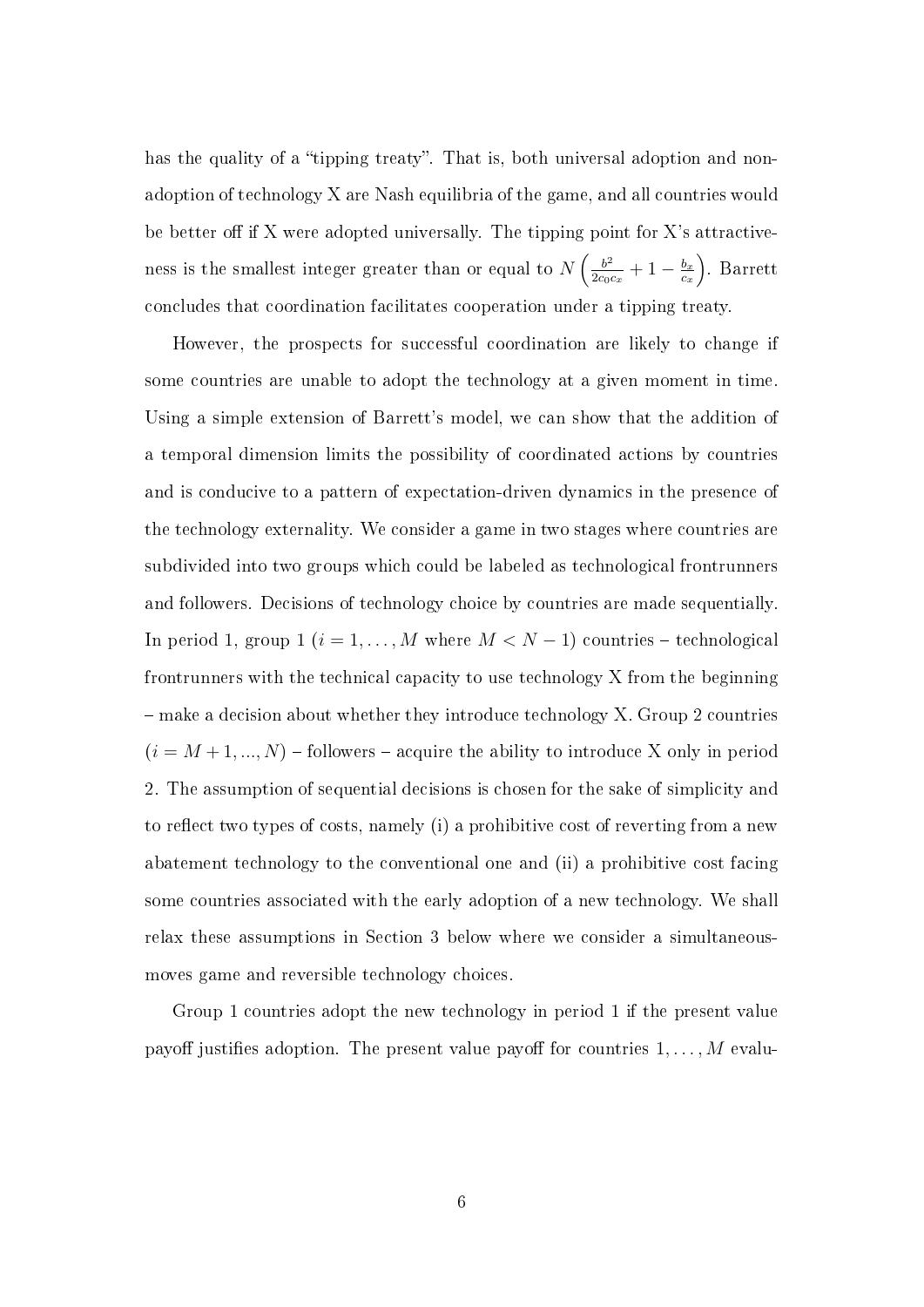ated in period 1 is

$$
\Pi_{i} = \pi_{i}^{t=1}(x_{11},...,x_{i1},...,x_{M1}) + \beta \pi_{i}^{t=2}(x_{12},...,x_{i2},...,x_{N2})
$$
\n
$$
= b_{x} \left( x_{i1} + \sum_{j \neq i}^{M} x_{j1} \right) - \frac{c_{x}}{N} \left( N - \sum_{j \neq i}^{M} x_{j1} \right) x_{i1} +
$$
\n
$$
+ b \left[ (1 - x_{i1}) q_{i1} + \sum_{j \neq i}^{M} (1 - x_{j1}) q_{j1} \right] -
$$
\n
$$
- c_{0} (1 - x_{i1}) \frac{q_{i1}^{2}}{2} + \beta \left[ b_{x} \left( x_{i2} + \sum_{j \neq i}^{N} x_{j2} \right) - \frac{c_{x}}{N} \left( N - \sum_{j \neq i}^{N} x_{j2} \right) x_{i2} \right]
$$
\n
$$
+ \beta \left\{ b \left[ (1 - x_{i2}) q_{i2} + \sum_{j \neq i}^{N} (1 - x_{j2}) q_{j2} \right] - c (1 - x_{i2}) \frac{q_{i2}^{2}}{2} \right\}
$$
\n(1)

where  $x_{jt} \in \{0, 1\}$  is the indicator for country j's technology X adoption in period  $t\in\{1,2\},$  and  $\beta\in(0,1)$  is the discount factor.

In period 2, group 2 countries (countries  $M+1, \ldots, N$ ) may or may not adopt technology X depending on the rate of adoption by group 1 in period 1 and also on successful coordination among themselves in period 2. Yet the decision of adoption or non-adoption by group 1 countries in period 1 also depends on the success or failure of coordination by group 2 in period 2, and this is unknown to group 1 countries in period 1.

It is easy to see that there are certain cases in which expectations play a significant role in determining the outcome. Suppose that the adoption of technology  $X$  in period 1 makes frontrunners better off only if technology  $X$  is also adopted by followers in period 2. This is true if the following conditions are satisfied:

$$
\left(b_x - \frac{b^2}{2c_0}\right)M - \frac{c_x}{N}(N - M + 1) + \frac{b^2}{2c_0} + \beta \left[\left(b_x - \frac{b^2}{2c_0}\right)N - \frac{c_x}{N} + \frac{b^2}{2c_0}\right] \ge 0
$$
 (3)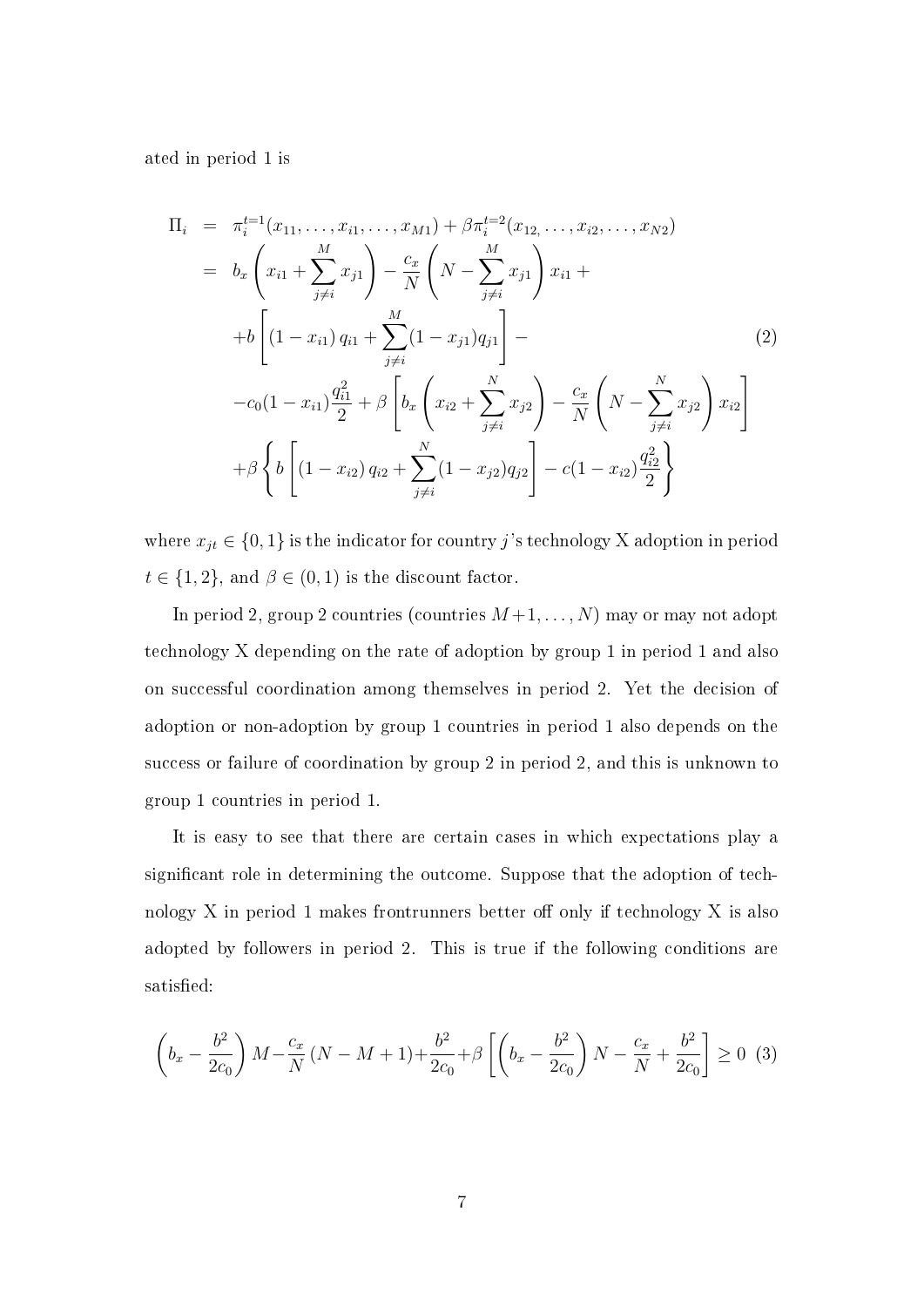$$
\left(b_x - \frac{b^2}{2c_0}\right)M - \frac{c_x}{N}(N - M + 1) + \frac{b^2}{2c_0} + \beta \left[ \left(b_x - \frac{b^2}{2c_0}\right)M - \frac{c_x}{N}(N - M + 1) + \frac{b^2}{2c_0} \right] < 0\tag{4}
$$

Figure 1 depicts the payoff schedules corresponding to this case. Non-adoption by all countries in both periods is one Nash equilibrium of the game, yet it is dominated by another one in which all countries adopt by the end of period 2.<sup>3</sup> This is similar to Barrett's model. However, since the decision on technology adoption is taken sequentially, a coordination problem arises in both periods. For instance, even if frontrunners manage to coordinate on adoption in period 1, coordination might fail in period as followers might still choose non-adoption of X. Conversely, conditions (3) and (4) imply that adoption of X by frontrunners in period 1 is not optimal if followers do not follow suit. And followers have no incentives to adopt X in period 2 if frontrunners have not adopted X beforehand.

As the incentives of the two groups are interrelated in a circular fashion there is more than one possible outcome. The outcome could in fact be determined by frontrunners' expectations about others' future intentions. Success or failure of treaty coordination in period  $2$  – and hence the rate of technology adoption in the future  $-$  is subject to strategic uncertainty in period 1. Thus frontrunners decide on technology adoption based on their beliefs about the future outcome. Despite the subjective nature of these beliefs, frontrunners determine the eventual adoption rate of the technology X by directly shaping the followers' incentive for technology adoption in period 2. As a consequence, the penetration of technol- $\log y$  X could be driven by a subjective factor, and followers have little influence in shaping such subjective beliefs. Notice that this aspect does not arise in a oneshot game of technology adoption where the problem of coordination boils down

<sup>&</sup>lt;sup>3</sup>Note that the tipping feature exists for followers as well since the above conditions imply that  $c_x + \frac{b^2}{2c}$  $\frac{b^2}{2c_0} > b_x > \frac{c_x}{N} + \frac{b^2(2N-1)}{2c_0}$  $\frac{2N-1)}{2c_0}$ .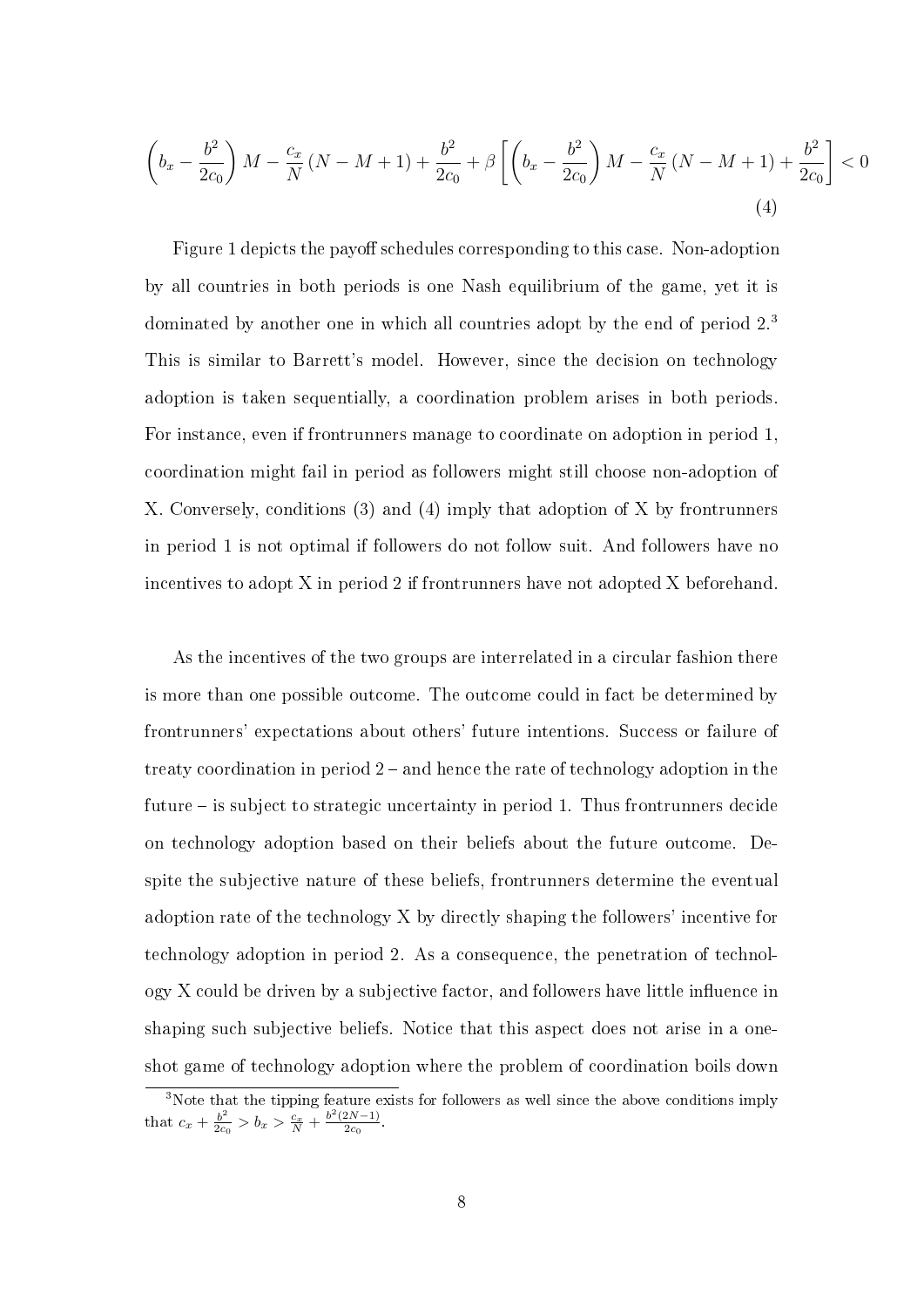#### Figure 1: Adoption incentives under irreversibility

#### (a) Payoff to frontrunners



(b) Payoff to followers

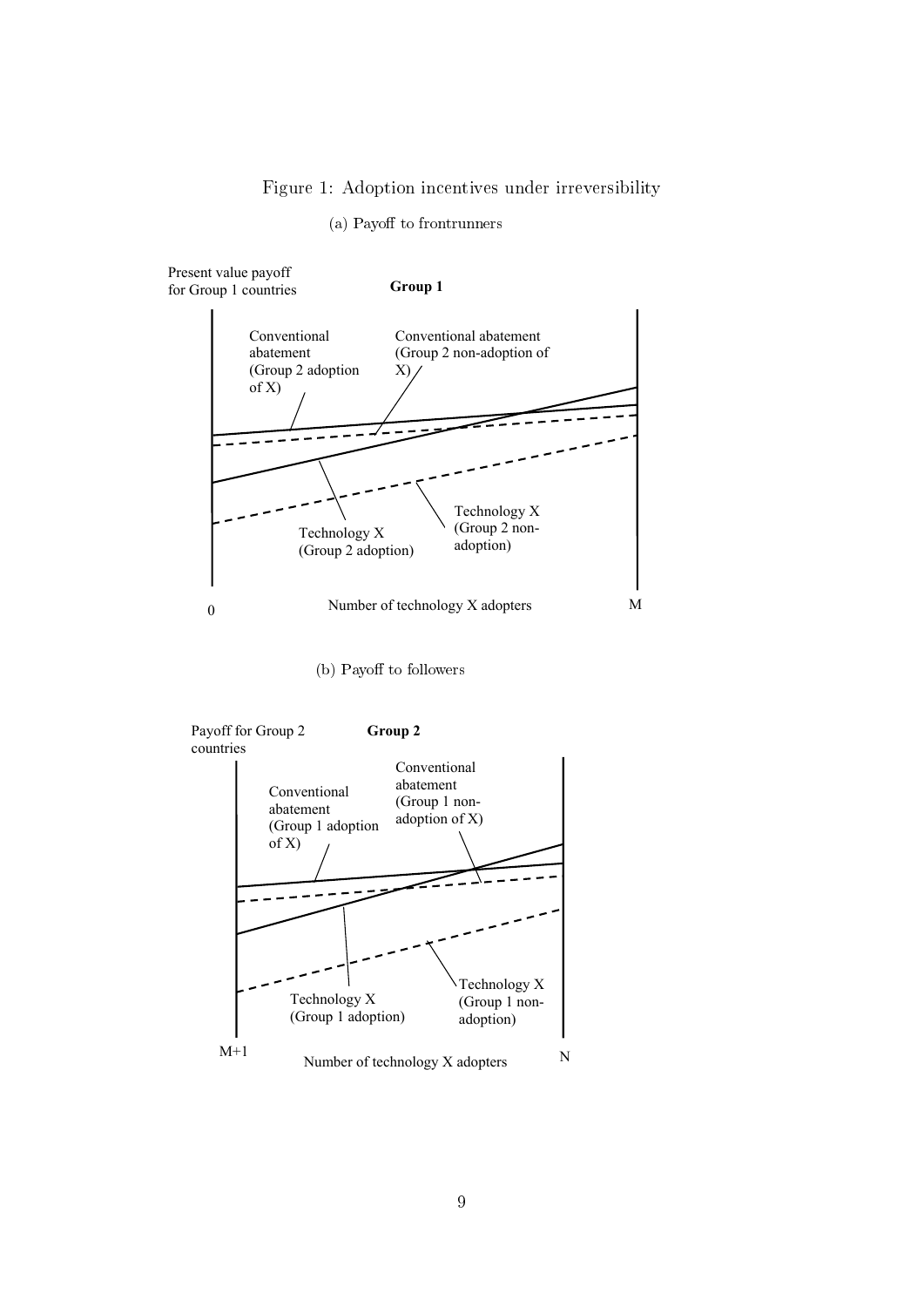to a matter of successful political negotiations at one point in time. Previous analyses have thus given little attention to this issue.

To be sure, the problem of indeterminacy arising in the two-period model we consider here could be avoided when countries have a way of committing themselves to technology adoption in the long run. In practice, however, countries may be hard-pressed to find such a commitment device given that technology implementation covers a long time span and that political decision-makers face uncertainty about future election outcomes, economic growth, and the pace of technological progress. Perhaps as a reflection of this fact, the Kyoto Protocol has a commitment period of only five years.

The simple model discussed in this section clearly shows that the outcome of a technology X type treaty is partly determined by members' optimism or pessimism about future technology adoption, or, more precisely, about the collective capacity to coordinate technology adoption in the future. This begs the question of whether technology adoption could be promoted by manipulating countries' perceptions, even without any genuine change in the incentive structure. Countries' perceptions might be influenced by visible commitments to climate change mitigation or other international environmental problems besides the implementation of the breakthrough technology (for example, self-proclamation of long-term emission targets).<sup>4</sup> In contrast, a general lack of trust in stability and effectiveness of international agreements might negatively affect countries' belief about other countries' willingness for technology adoption. We shall return to this issue in Section 3.4 below.

<sup>&</sup>lt;sup>4</sup>Note that in the context of the above model, it is the followers that need to display commitments to influence the frontrunners' choice.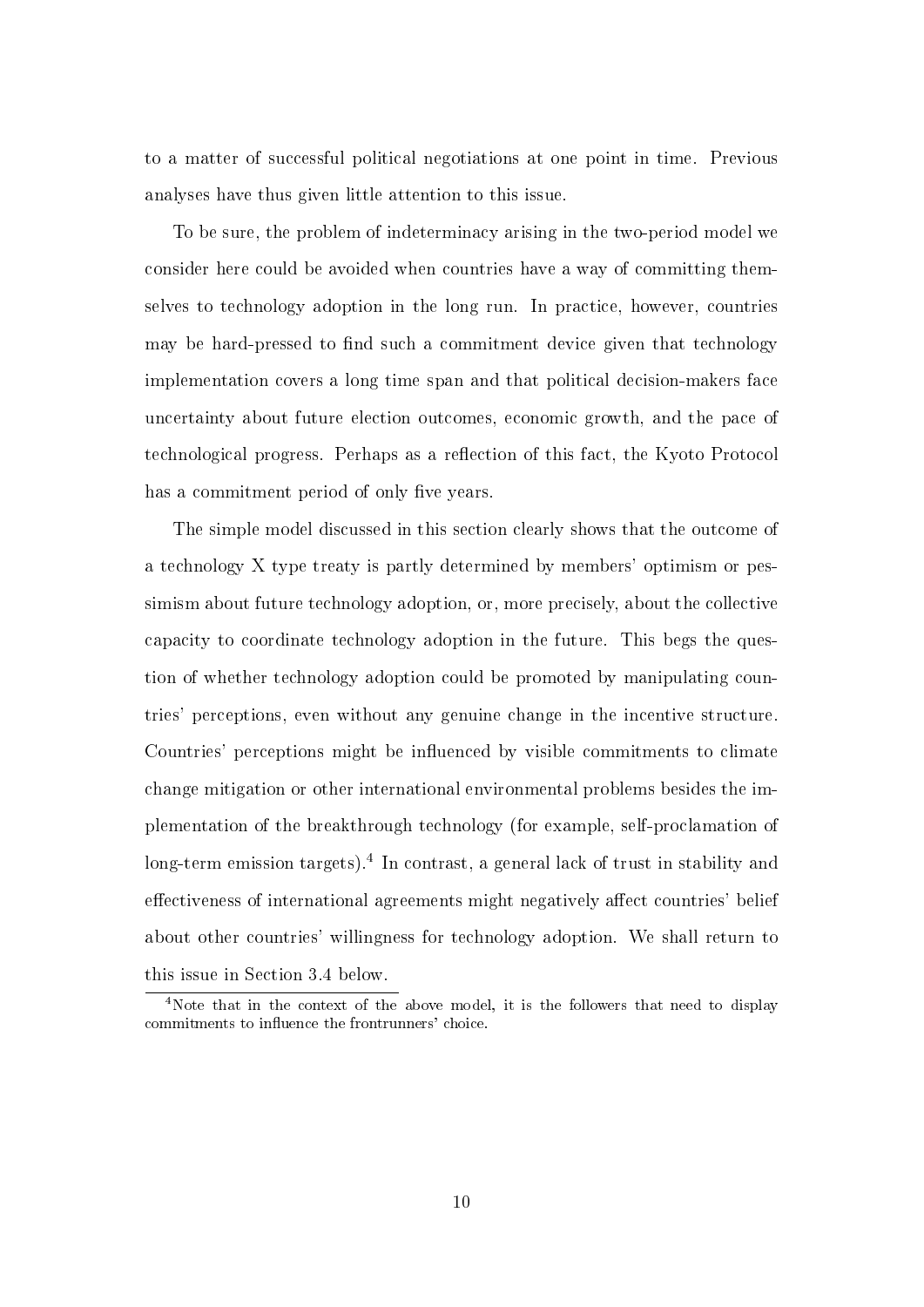## 3 Expectations and diffusion with two-way technology switching

This section extends the baseline model by dropping the assumptions of irreversibility and of a fundamental asymmetry between frontrunners and followers. The model allows for costly technology switching in both ways, i.e. both adoption and abandonment of technology X are possible.

#### 3.1 Two-period case

We stick with the assumption of two periods but now assume that  $M_0$  countries have adopted technology X already before period 1, and that  $\Delta M_1$  countries seek the introduction of technology X in period 1. By introducing an assumption of switching cost, which is to be described below, we lift the constraint of frontrunner-follower differentiation used in Section 2: the cost structure and technological capacity are identical for all countries, and all countries can adopt X from period 1.

In addition to the model primitives used in the previous section, we introduce an additional term SC representing the marginal initial costs of switching the technology. The initial costs may consist of various components. For simplicity, we adopt a notion of switching cost of production technology due to Mussa (1978). According to him, the costs of technology switching exclusively fall on the "moving industry" which takes care of all necessities associated with a shift of production technologies (moving). The moving industry is competitive, and the production of moving firms is determined by a fixed stock of resources specific to the industry and a variable factor (labor). This leads to the feature that the technology for the moving industry shows a diminishing return to the variable input. Based on this logic, both Mussa (1978) and Krugman (1991) assume that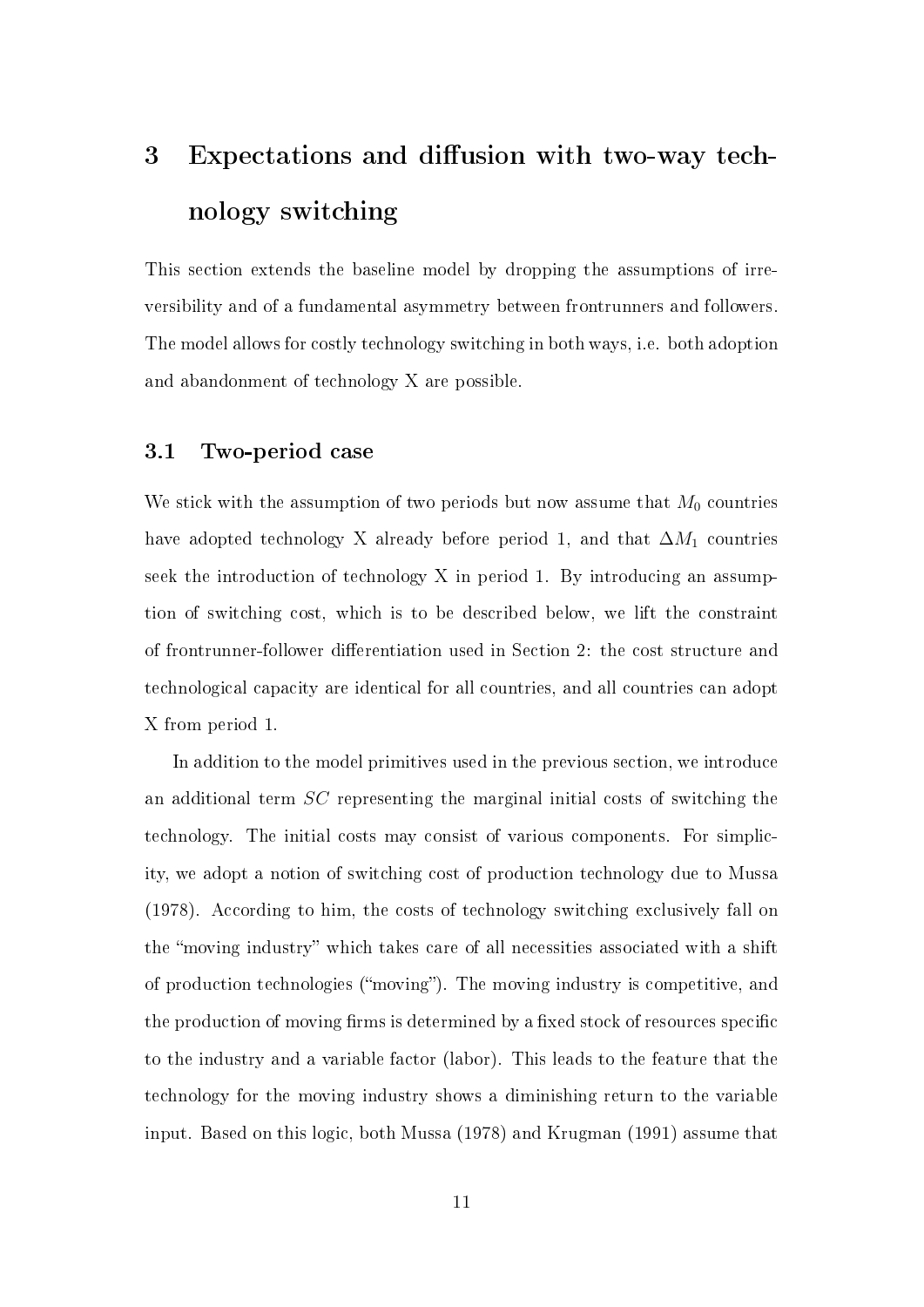the aggregate switching costs across agents take a quadratic function of the number of agents switching their mode of production in a given period. This means that the marginal moving  $cost - the$  increase in the aggregate moving cost by entry of a new agent  $-$  is a linear function of the number of agents who switch technologies in this period. We apply this formulation to our case and assume that a switching country incurs initial costs up to  $SC = f\Delta M_1$ , where f is a positive constant and  $\Delta M_1$  is the number of countries adopting X.<sup>5</sup> We assume that  $f > \frac{c_x}{N}(1+\beta)$ , i.e. the switching cost outweighs the (present-value) externality effect on running costs for X. For the sake of simplicity, we assume that a symmetrical moving cost is incurred when  $-\Delta M_1$  countries abandon technology X and switch to the conventional abatement.

Countries decide upon adoption taking into account the one-time switching cost as well as the present-value gain associated with using X instead of the conventional abatement option. Let  $\lambda$  denote this gain.  $\lambda$  is a function of  $M_0$ .  $\Delta M_1$ , and  $\Delta M_2$  (the number of countries that switch technologies in period 2) given by

$$
\lambda(M_0, \Delta M_1, \Delta M_2) \equiv
$$
  

$$
(1+\beta) \left[ b_x - \frac{c_x}{N} (N - M_0 + 1) - \frac{b^2}{2c_0} \right] + (1+\beta) \Delta M_1 \frac{c_x}{N} + \beta \Delta M_2 \frac{c_x}{N} \tag{5}
$$

<sup>5</sup>Convex costs are likely to arise when countries switch from nuclear energy to other forms of carbon-neutral electricity generation, as recently decided by the German government (Energiewende"). Since Germany is the only country to take this step so far, it will be able to import cheap nuclear power from other European countries during the transition. However, if other European countries adopt similar decisions, this is bound to drive up the initial cost of technology switching as countries would bid up the price of (nuclear) power and the increased volume of transnational electricity trade could lead to congestion on the European transmission grid.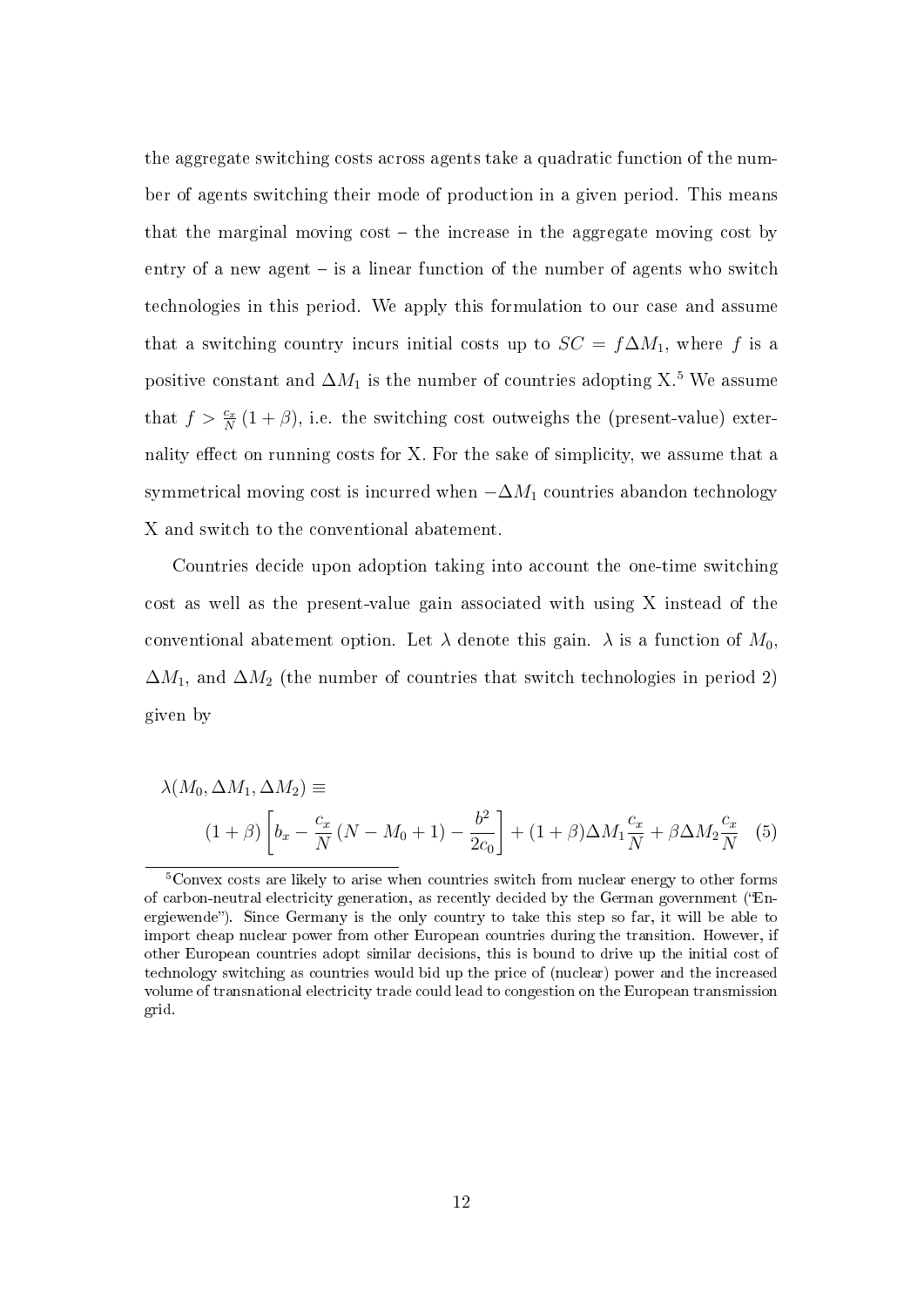Define  $\lambda^1$  and  $\lambda^2$  as:

$$
\lambda^1(M_0) = b_x - \frac{c_x}{N}(N - M_0 + 1) - \frac{b^2}{2c_0}
$$
 (6)

$$
\lambda^2(\Delta M_1, \Delta M_2) = (1+\beta)\Delta M_1 \frac{c_x}{N} + \beta \Delta M_2 \frac{c_x}{N}
$$
 (7)

Then  $\lambda$  can be written as

$$
\lambda(M_0, \Delta M_1, \Delta M_2) = (1+\beta)\lambda^1(M_0) + \lambda^2(\Delta M_1, \Delta M_2). \tag{8}
$$

The balance of  $\lambda$  and the switching cost determines the number of adoption or abandonment of X in period 1. Let us first consider the case of progressive technology adoption, i.e. the number X of adopters increases over time. Then there is a maximum value of  $\Delta M_1$  (less than  $N - M_0$ ) such that the payoff gain from switching from conventional abatement to X is positive (recall that a larger  $\Delta M_1$  reduces the expected payoff of adoption because of the switching cost). In equilibrium, the number of countries  $\Delta M_1$  switching technologies in period 1 is given by the largest integer  $\Delta M_1$  to satisfy

$$
\lambda(M_0, \Delta M_1, \Delta M_2) \ge f \Delta M_1. \tag{9}
$$

By contrast, countries might expect that others will abandon technology X in period 2. As technology  $X$  is attractive only with a large number of adopters the fear of collective abandonment gives those that have adopted technology X an incentive to abandon it. As above, the switching costs limit the magnitude of abandonment in this period. If there is a set of negative  $\Delta M_1$  that satisfy

$$
-\lambda(M_0, \Delta M_1, \Delta M_2) \ge -f \Delta M_1 \tag{10}
$$

then the number of countries that abandon technology X in period 1 is given by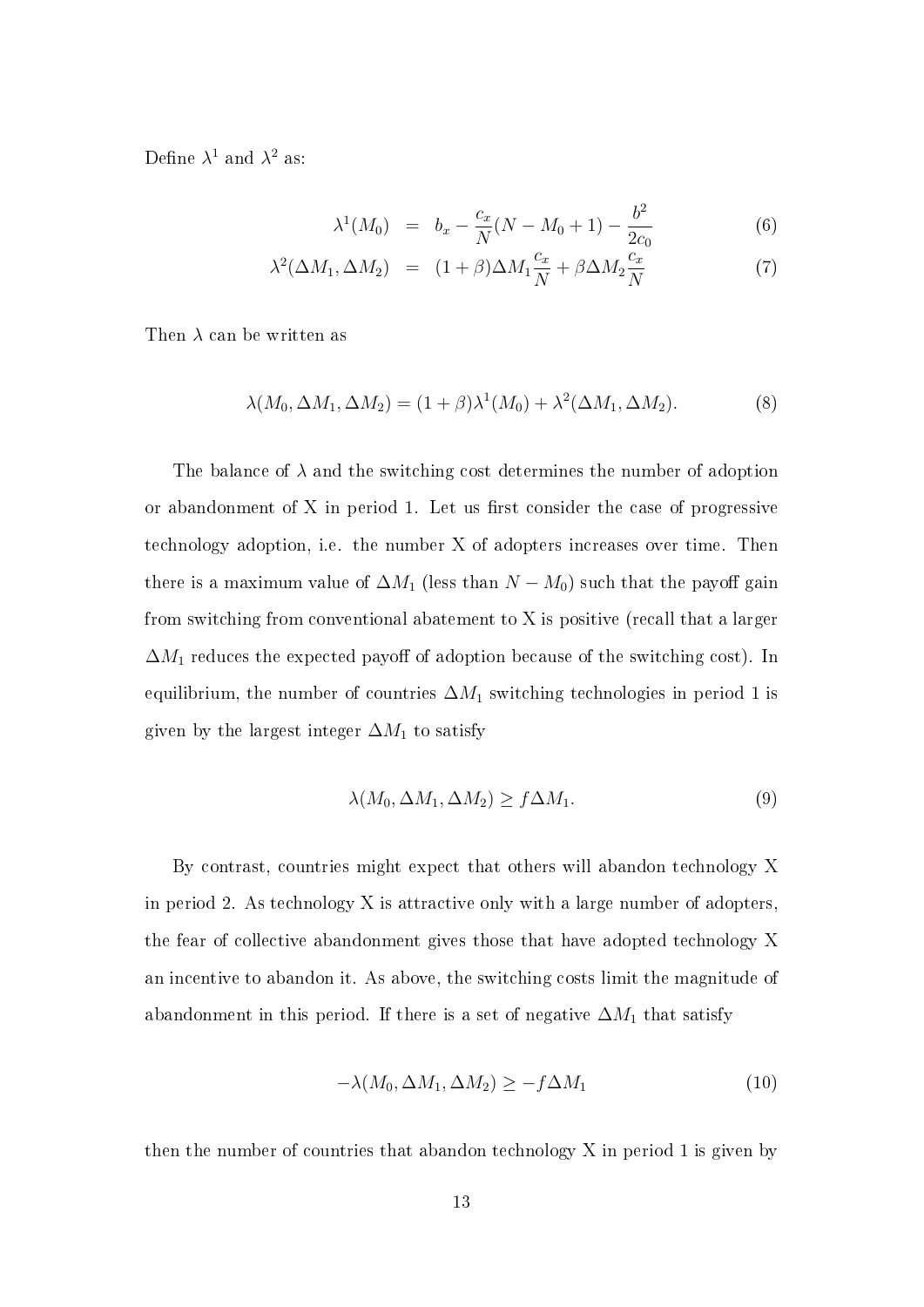the integer with the largest absolute value in this set.

It is straightforward to show possible cases in which expectations play a crucial role in determining the outcome. Figure 2a depicts the case where  $M_0$  is located to the left of the tipping point A – mathematically,  $\lambda^1(M_0)=0$ . In such a case, there is always a feasible combination of  $(\Delta M_1, \Delta M_2)$  where  $\Delta M_1, \Delta M_2 \leq 0$ (a proof is given in the Appendix). However, under certain conditions, there may also be a feasible combination of  $(\Delta M_1, \Delta M_2)$  where  $\Delta M_1, \Delta M_2 \geq 0$ . To see this, notice that  $-$  by a logic similar to the one used to derive condition  $(9)$  $-$  the number of countries that adopt technology X in period 2 should be the largest integer  $\Delta M_2$  to satisfy the inequality

$$
\lambda^1(M_0 + \Delta M_1 + \Delta M_2) \ge f \Delta M_2 \tag{11}
$$

The above two conditions are identical to:

$$
\frac{N}{c_x}\lambda^1(M_0) + \left(1 - \frac{fN}{c_x(1+\beta)}\right)\Delta M_1 + \frac{\beta}{1-\beta}\Delta M_2 \ge 0\tag{12}
$$

$$
\frac{N}{c_x}\lambda^1(M_0) + \lambda M_1 + \left(1 - \frac{fN}{c_x}\right)\Delta M_2 \ge 0 \tag{13}
$$

and can be satisfied by a set of weakly positive  $(\Delta M_1, \Delta M_2)$ . For example, positive  $\Delta M_1$  and  $\Delta M_2$  exist if  $\frac{fN}{c_x(1+\beta)} - 1$  is very small (recall that, by assumption,  $\frac{fN}{c_x(1+\beta)} - 1 > 0$ ) and there is a feasible  $\Delta M_2$  that satisfies

$$
\frac{\beta}{1-\beta}\Delta M_2>-\frac{N}{c_x\lambda^1(M_0)}
$$

(note that  $\lambda^1(M_0) < 0$ ).

An analogous reasoning can be developed for the case in which  $M_0$  is located to the right of the tipping point, as is depicted in Figure 2b.

In summary, we have shown that the dynamics of technology switching may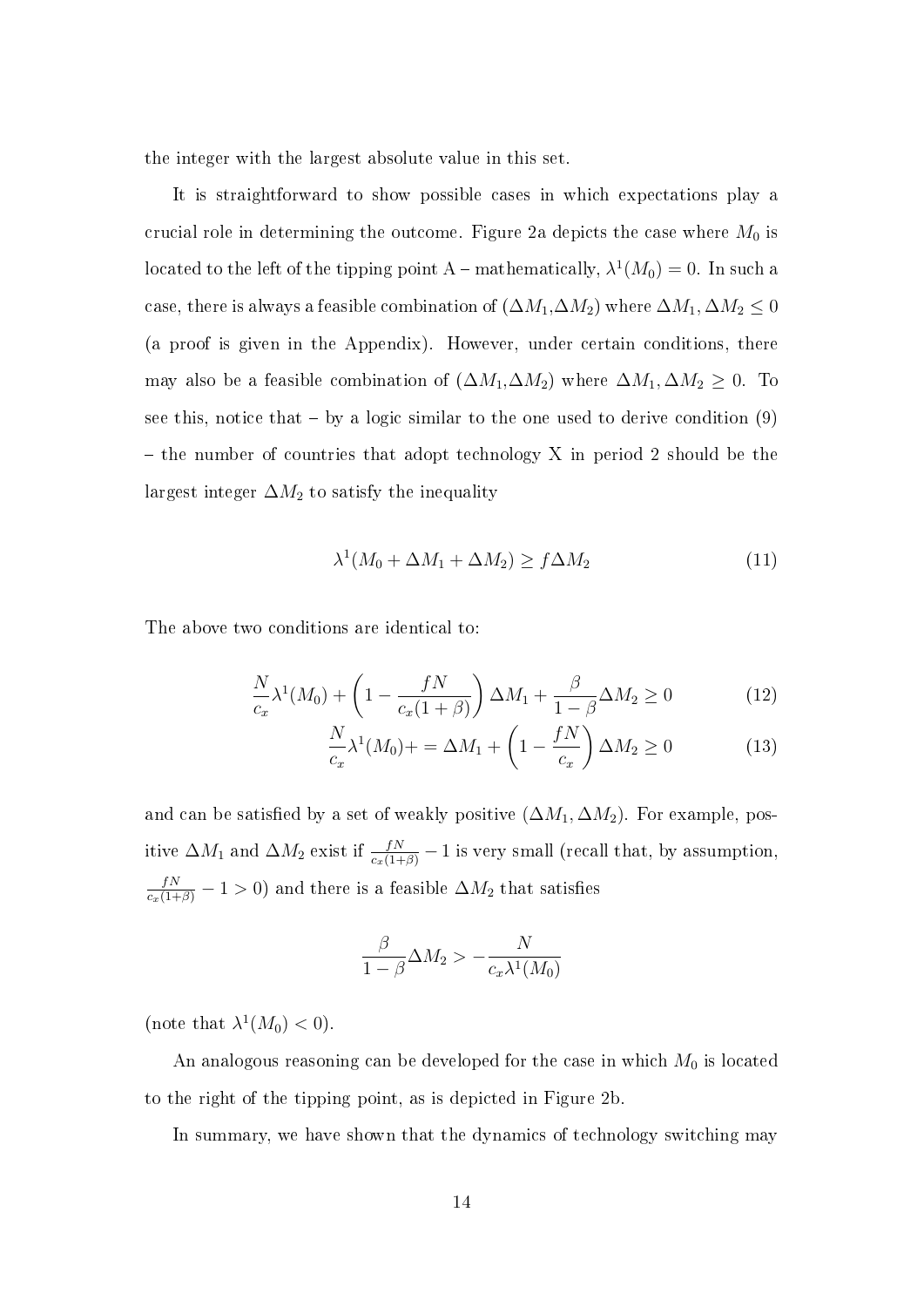## Figure 2: Adoption incentives with costly technology switching (a) Technology adoption



(b) Technology abandonment

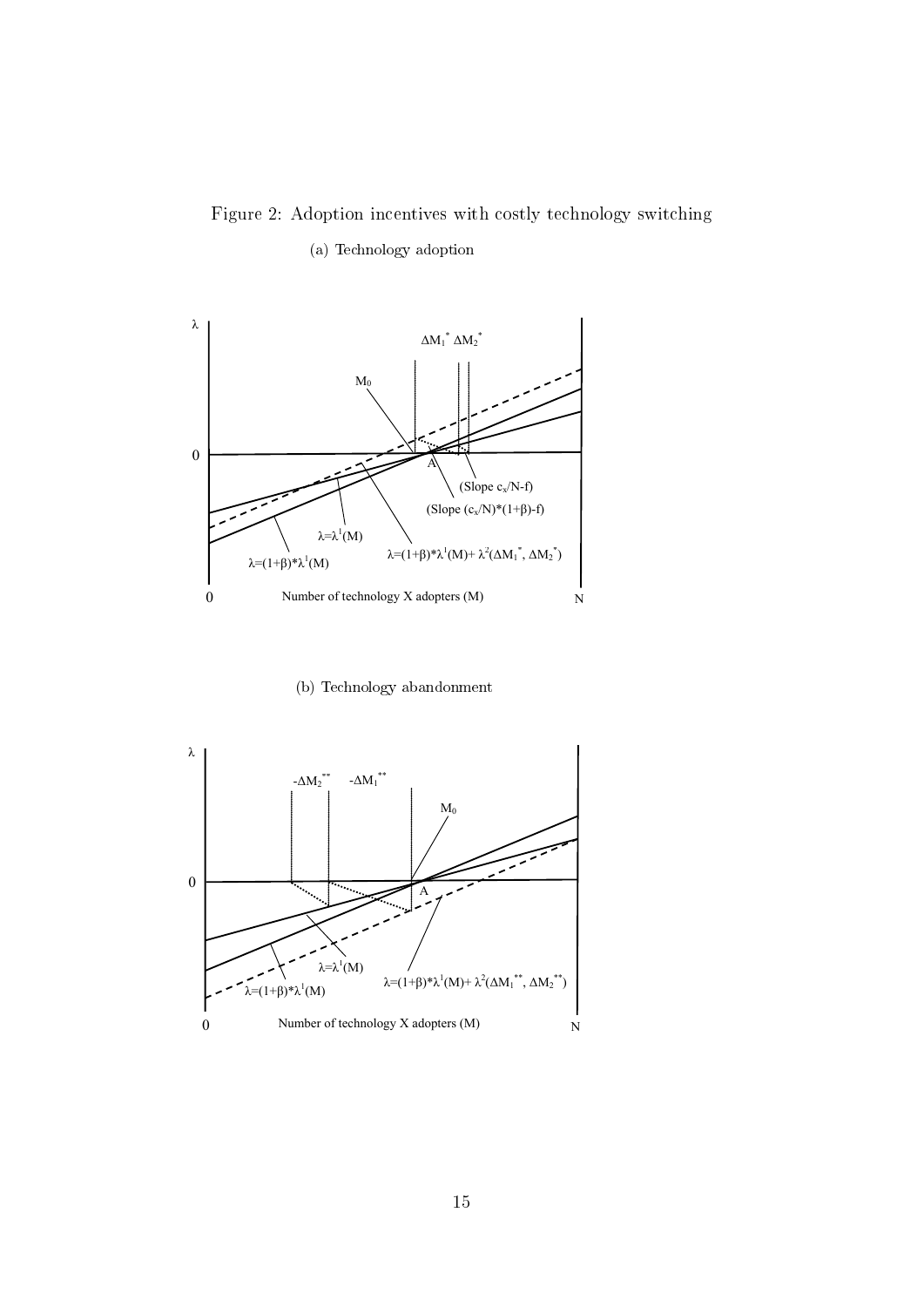be uniquely determined in the direction of either increasing adoption or abandonment, depending on the initial state of technology adoption. However, the system may also have feasible solutions for both directions of technology adoption and abandonment, in which case the outcome is determined entirely by countries' expectations.

#### 3.2 Infinite-horizon game

Here we show that similar patterns to the ones described in the previous section could emerge in the case of an infinite-horizon game of technology adoption. In this setting, the effect of actions at any given stage is cumulative so that final outcomes differ drastically, depending on both the model primitives and players' expectations. There are two fundamentally different scenarios. In the first, expectations about future payoffs are perfectly aligned and lead to a unique outcome, either a universal adoption or zero adoption. In the second scenario, expectations may differ and the outcome is expectation-driven, akin to a selffulfilling prophecy.

We analyze an infinite-horizon version of the game developed in the previous section. Play starts in period 0 with an initial number  $M_0$  of adopters. Countries take into account the cumulative present-value payoffs associated with their chosen technology from the present to infinity. We focus on subgame perfect equilibria with the feature that countries immediately begin an optimal transition to either full adoption or no adoption – which one depends on  $M_0$ , payoff parameters, and expectations. Once this stage-game Nash equilibrium is reached, it will be repeated indefinitely as players have no incentives to further deviate. Since indefinite Nash play is a subgame perfect equilibrium of the continuation game. we can use backward induction to determine the individually rational transition towards this state. In the following exposition, we focus on the case of  $M_0$  large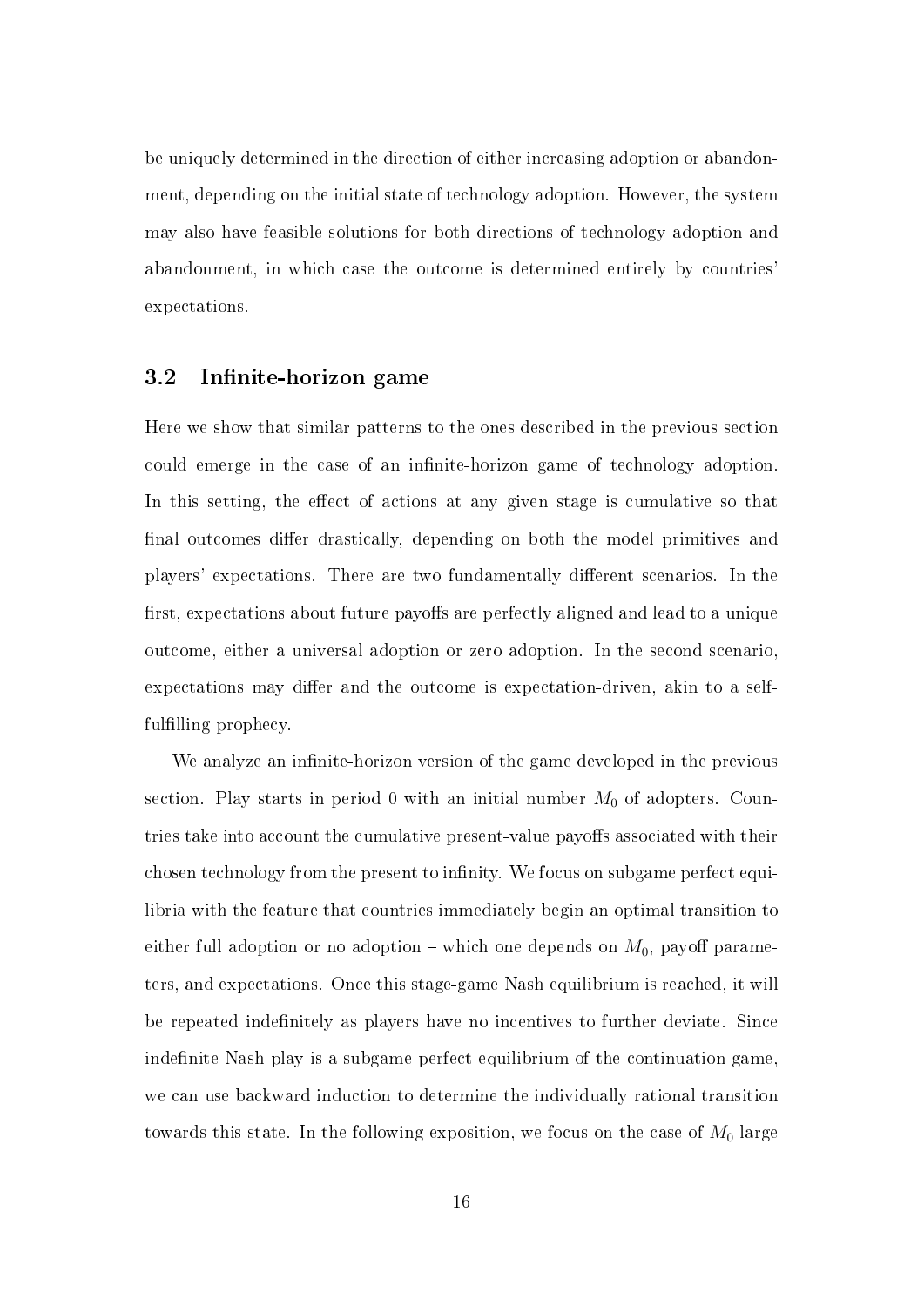enough so that countries have an incentive to adopt technology X. However, due to switching cost, adoption by the remaining countries will take place in  $L$ batches  $\Delta M_1, \Delta M_2, \ldots, \Delta M_{L-1}, \Delta M_L$  where  $\sum_{l=1}^{L} \Delta M_l = N - M_0$ .

Consider the last batch of  $\Delta M_L = N - M_{L-1}$  of adopters. The relative payoff to adoption for these countries is given by

$$
\lambda^{L} = \frac{1}{1-\beta} \left[ b_x - \frac{c_x}{N} (N - M_0 + 1) - \frac{b^2}{2c_0} + \frac{c_x}{N} \left( \sum_{l=1}^{L} \Delta M_l \right) \right]
$$
(14)

A Nash equilibrium in this subgame requires that  $\lambda^L \geq f \Delta M_L$  where  $\Delta M_L =$  $N - M_{L-1}$ . Working backwards, in period  $L - 1$  a group of  $\Delta M_{L-1}$  countries adopting technology X earns relative payoffs

$$
\lambda^{L-1} = \frac{1}{1-\beta} \left[ b_x - \frac{c_x}{N} (N - M_0 + 1) - \frac{b^2}{2c_0} + \frac{c_x}{N} \left( \sum_{l=1}^{L-2} \Delta M_l + \Delta M_{L-1} + \beta \Delta M_L \right) \right]
$$
\n(15)

For there to be exactly  $\Delta M_{L-1}$  adopters in Nash equilibrium, adoption must make all of them weakly better off, i.e.

$$
\lambda^{L-1} \ge f \Delta M_{L-1}.\tag{16}
$$

However, any additional adopter of technology  $X$  must be strictly worse off:

$$
\lambda^{L-1} + \frac{c_x}{N} < f(\Delta M_{L-1} + 1). \tag{17}
$$

Iterating backwards, we obtain the relative payoff to adoption on the equilibrium path for the *k*<sup>th</sup> batch of adopters,  $k \in \{1, L - 1\}$ 

$$
\lambda^{k} = \frac{1}{1-\beta} \left[ b_x - \frac{c_x}{N} (N - M_0 + 1) - \frac{b^2}{2c_0} + \frac{c_x}{N} \left( \sum_{l=1}^{k-1} \Delta M_l + \sum_{l=k}^{L} \beta^{l-k} \Delta M_l \right) \right]
$$
(18)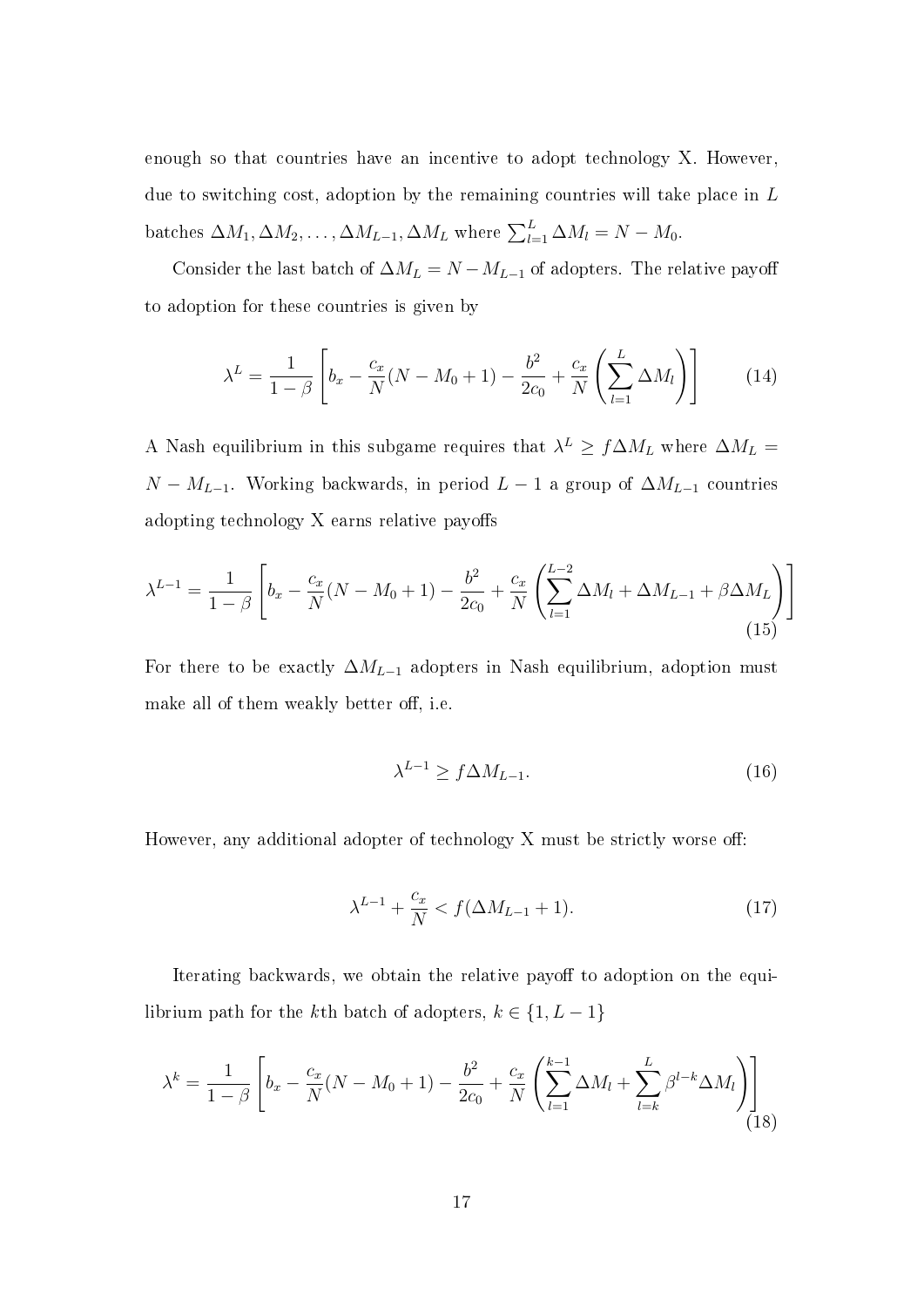and the equilibrium conditions

$$
\lambda^k \ge f \Delta M_k \tag{19}
$$

$$
\wedge \lambda^k \quad < \quad f \Delta M_k + f - \frac{c_x}{N} \tag{20}
$$

For given  $\lambda^k$ , conditions (19) and (20) pin down the number of adopters in a Nash equilibrium at stage k. The equilibrium path of  $\lambda^k$  can be constructed using backward induction where  $\lambda^{L+s} = \frac{1}{1-s}$  $\frac{1}{1-\beta}\left[b_x - \frac{c_x}{N} - \frac{b^2}{2c_0}\right]$  $2c_0$  $\Big\}$  for  $s = 0, 1, \ldots$ serves as the end point.

To characterize the evolution of the relative payoff to adoption, we rewrite the relative payoff to adoption for adopters in the kth batch of adopters as follows

$$
\lambda^{k} = \sum_{s=k}^{L} \beta^{s-k} \left[ b_{x} - \frac{c_{x}}{N} (N - M_{s} + 1) - \frac{b^{2}}{2c_{0}} \right] + \frac{\beta^{L-k+1}}{1 - \beta} \left[ b_{x} - \frac{c_{x}}{N} - \frac{b^{2}}{2c_{0}} \right] \tag{21}
$$

The difference in the relative payoffs to adoption for two subsequent batches of adopters k and  $k+1$  can be written as

$$
\lambda^{k+1} - \lambda^k = \delta \lambda^k - (1+\delta) \left[ b_x - \frac{c_x}{N} (N - M_k + 1) - \frac{b^2}{2c_0} \right]
$$
 (22)

where  $\delta \equiv \frac{1-\beta}{\beta}$  $\frac{-\beta}{\beta}$ . Along with the inequalities (19) and (20), equation (22) characterizes the dynamics of technology adoption in subgame perfect equilibrium. As in Section 3.1 above, the conditions for an equilibrium in which all countries switch back to the conventional technology can be derived in an analogous fashion.

#### 3.3 Equilibrium dynamics

To analyze the dynamics of technology adoption along the equilibrium path, it is convenient to consider the limiting case where N goes to infinity and hence the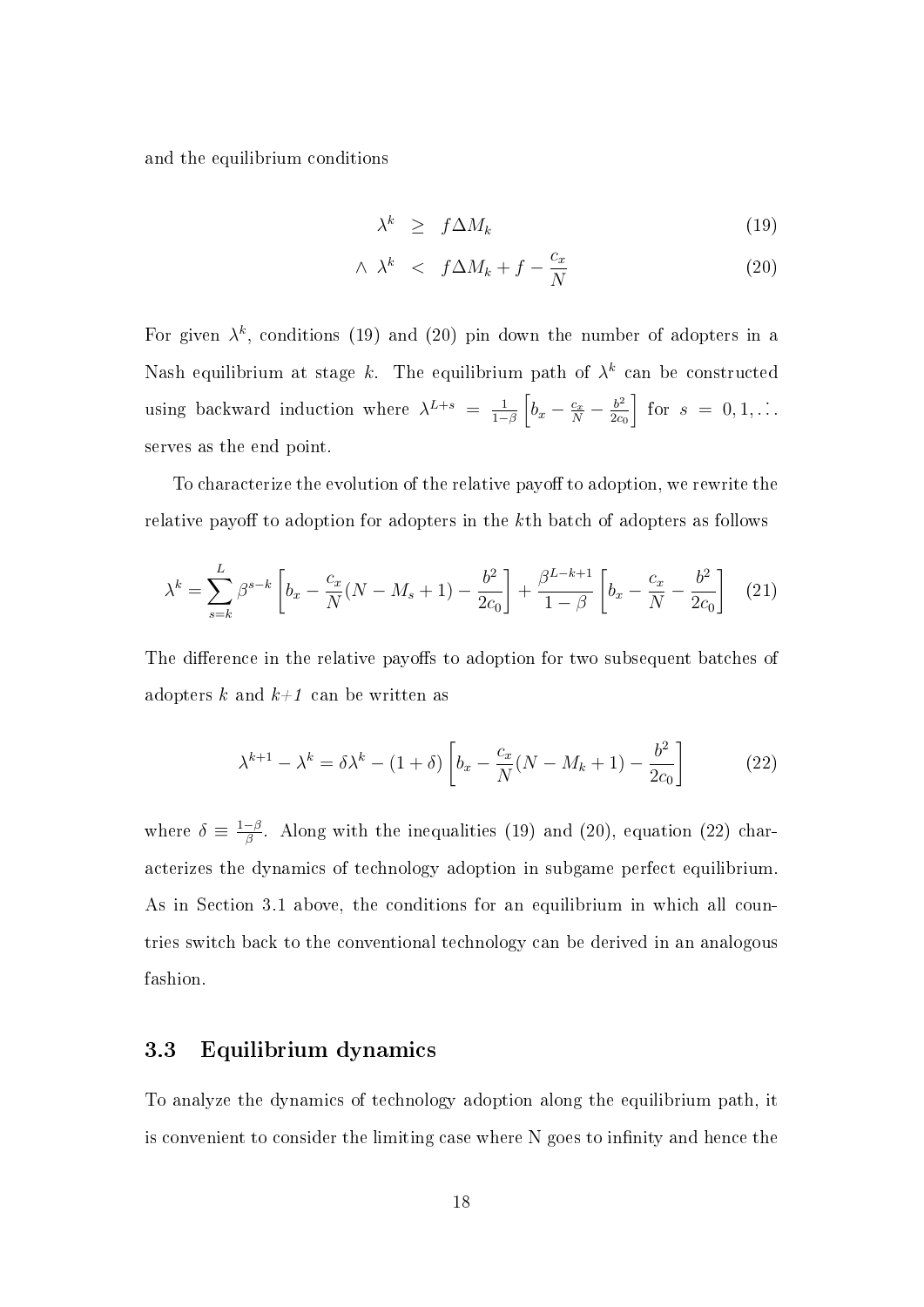rate of technology adoption  $\gamma$  can be modeled as a continuous variable  $\gamma$  (0  $\leq$  $\gamma \leq 1$ ). The number of countries adopting technology X is thus given by  $\lceil \gamma N \rceil$ . Similar to the case discussed in the previous section, the equilibrium level of countries switching at each time period is one that balances the net present value of switching and the marginal switching costs for all countries. Along the equilibrium path, the net present value of switching from the conventional abatement to  $X$  at period  $t$  is given by

$$
\lambda_t = \sum_{s=t}^{\infty} \beta^{s-t} \left[ b_x - c_x (1 - \gamma_s) - \frac{b^2}{2c_0} \right]. \tag{23}
$$

The marginal switching cost for countries switching technologies between t and  $t + 1$  becomes  $fN(\gamma_{t+1} - \gamma_t)$ . Since N is fixed, we rewrite the marginal switching cost as  $F(\gamma_{t+1} - \gamma_t)$  where  $F \equiv fN$  is a positive constant. For  $\lambda_t$ continuous in  $\gamma$ , conditions (19) and (20) boil down to the difference equation

$$
F(\gamma_{t+1} - \gamma_t) = \frac{1}{1+\delta} \lambda_{t+1}.
$$
\n(24)

A second difference equation governs the evolution of  $\lambda_t$ 

$$
\lambda_{t+1} - \lambda_t = \delta \lambda_t + (1+\delta) \left[ b_x - c_x (1-\gamma_t) - \frac{b^2}{2c_0} \right]
$$
 (25)

As the length of time periods goes to zero, the system of difference equations  $(24)$  and  $(25)$  can be approximated by the differential equations

$$
F\dot{\gamma} = \frac{1}{1+\delta}\lambda\tag{26}
$$

$$
\dot{\lambda} = \delta\lambda + (1+\delta) \left[ b_x - c_x (1-\gamma) - \frac{b^2}{2c_0} \right] \tag{27}
$$

This representation allows for a more tractable analysis of the dynamics along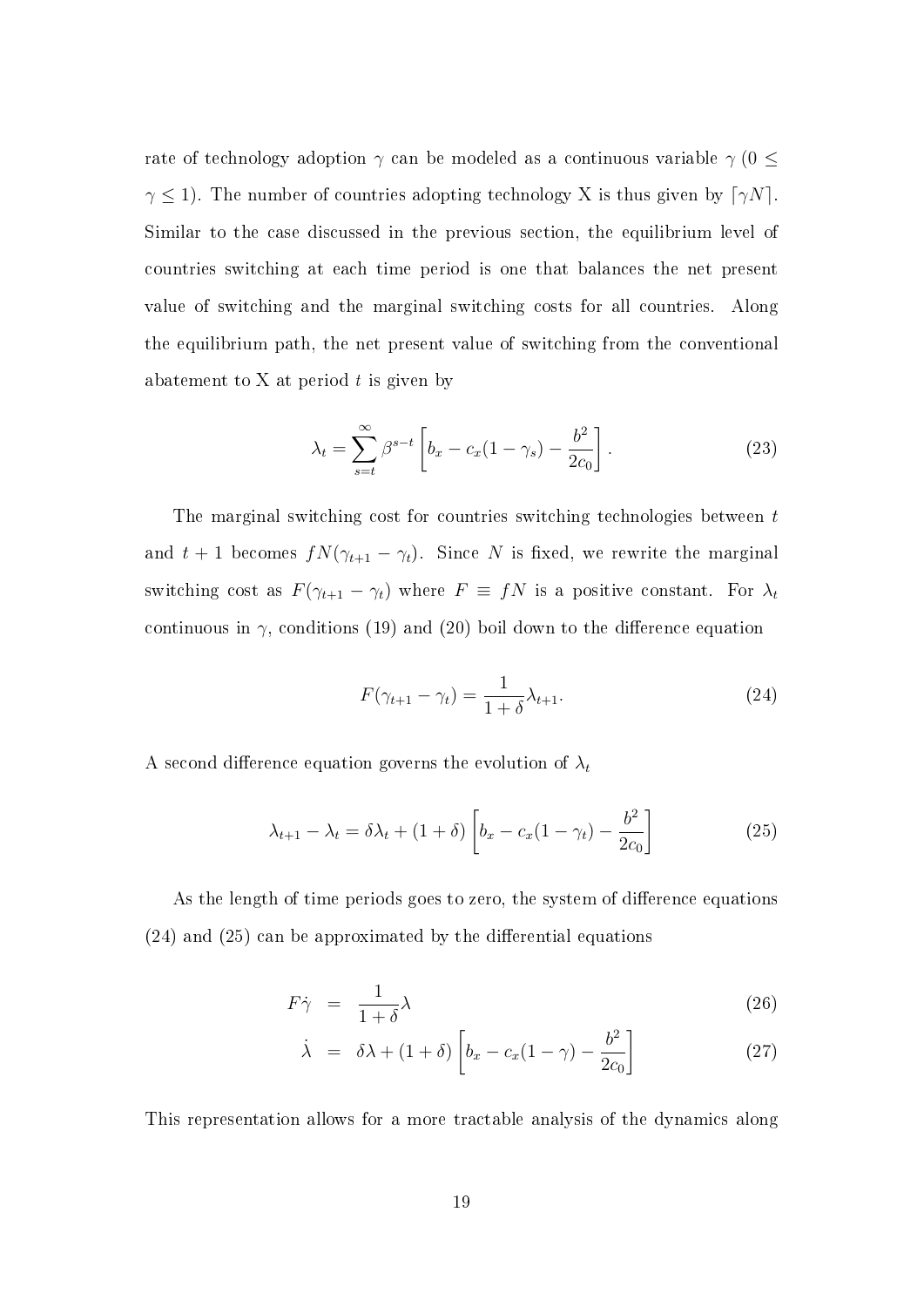the equilibrium path. Eqs.  $(26)$  and  $(27)$  define a system of linear differential equations whose solution is given by a combination of exponential functions. If

$$
0 < -b_x + c_x + \frac{b^2}{2c_0} < c_x \tag{28}
$$

the system has a tipping pattern, i.e. both universal adoption and zero adoption of X are long-run (continuation) equilibria. In this case, the paths of  $\lambda$  and  $\gamma$  are obtained by tracing them backwards from two long-run equilibria where  $\gamma = 0$  or  $\gamma = 1$ . The roots of the exponential functions determining the system are given by

$$
\rho = \frac{1}{2} \left[ \delta \pm \sqrt{\delta^2 - \frac{4c_x}{F}} \right]
$$
\n(29)

Note that the roots can be both real and complex depending on the parameter values, as the term  $\delta^2 - 4c_x/F$  can be either positive or negative. The system dynamics exhibit remarkable differences depending on which type of roots prevail in eq. (29).

With a real root, the system is determinate and hence equilibrium play does not exhibit expectation-driven dynamics. This case is depicted in Figure 3a. Starting at the tipping point A, either of the two long-run equilibria can be attained as the dynamics evolve through a sequence of decisions by countries governed by the equilibrium conditions (26) and (27). The graph shows that each value of  $\gamma$  other than A corresponds to at most one point on one of the two trajectories. In other words, the initial state of adoption  $\gamma_0$  uniquely determines the long-run penetration rate of technology X. Depending on whether  $\gamma_0 \geq A$ either universal adoption ( $\gamma = 1$ ) or zero penetration ( $\gamma = 0$ ) result in long-run equilibrium.

In contrast, expectations play a prominent role in the case with a complex root. In this case, the trajectories show oscillatory patterns, and their arms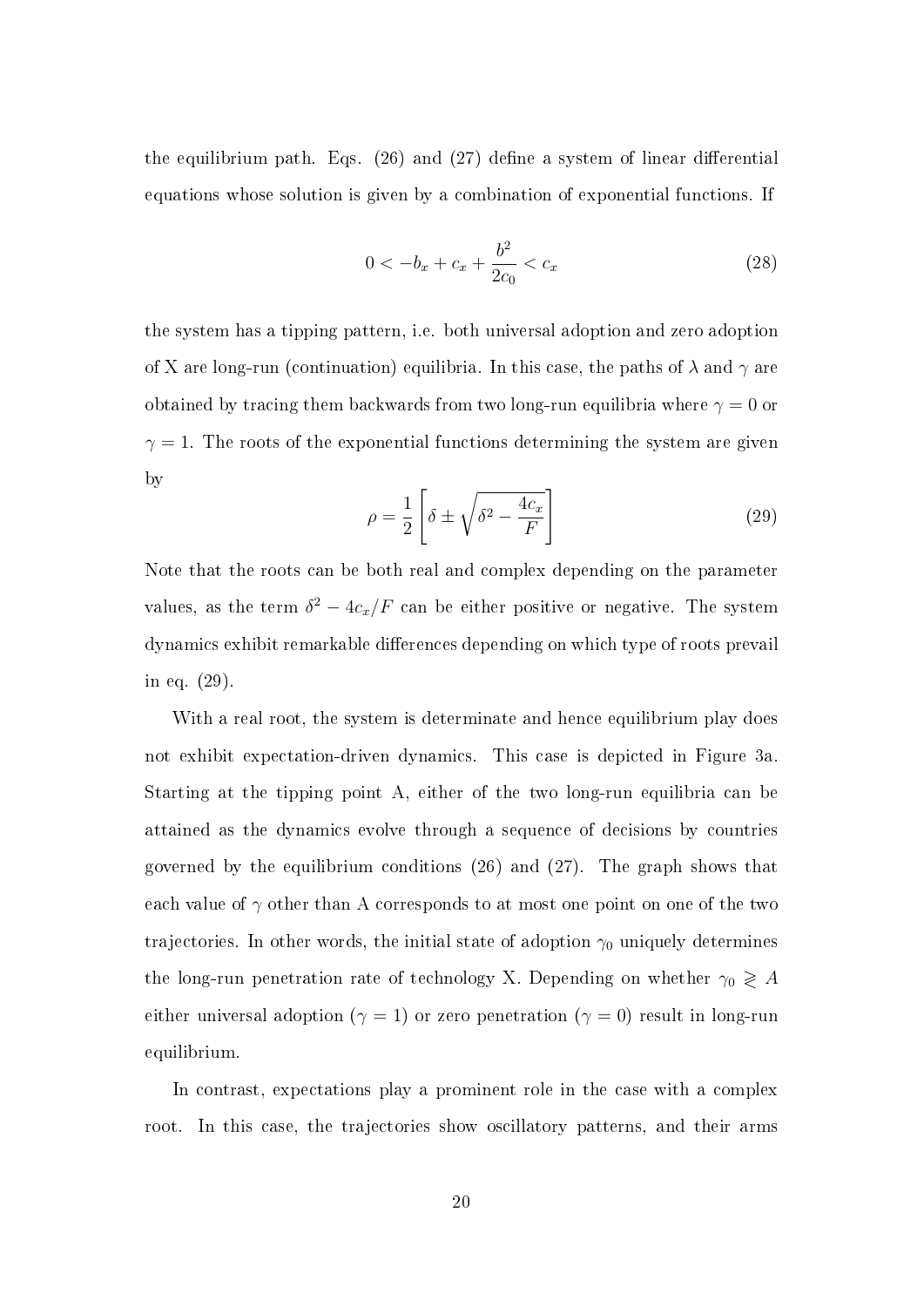Figure 3: Equilibrium dynamics in the infinite horizon game

(a) Determinate case (real roots)



(b) Indeterminate case (complex roots)

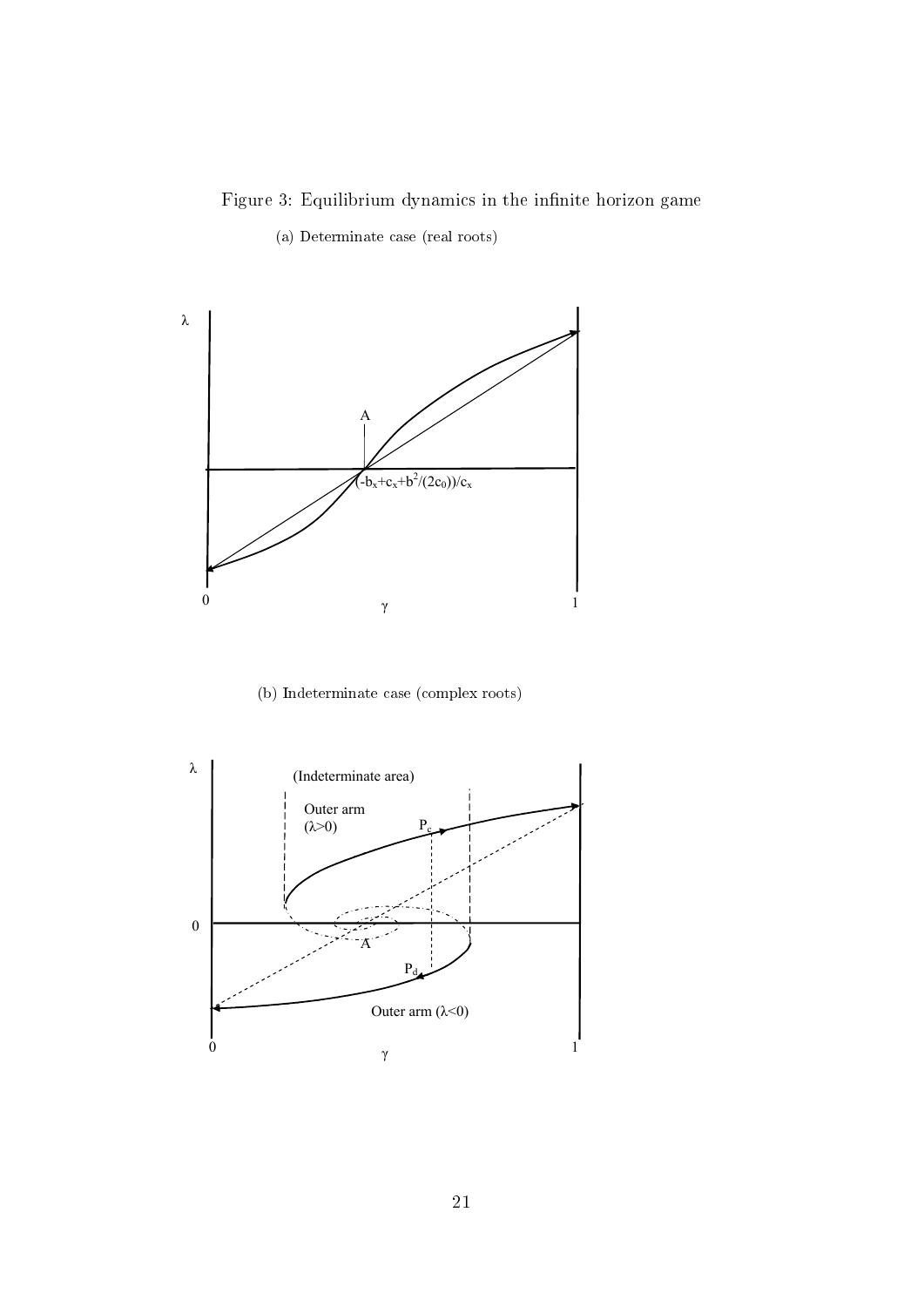could cover a wide range of possible values for  $\gamma$ . When the two arms overlap over an interval of  $\gamma$  – as is depicted in Figure 3b – the initial state does not determine the direction of the path. In fact, there is an infinite number of feasible trajectories that the system can take. In such a circumstance, the model primitives do not condition countries to follow a unique equilibrium path. Rather, it is countries' expectations about future adoption of technology X that pace the growth (or decline) of technology penetration. This means that, even if there is a feasible equilibrium path leading to the universal adoption of X (for example, the path through point  $P_c$  in Figure 3b), sheer pessimism about future adoption by non-adopters could prevent the initial group of adopters from taking this path. Instead, they might choose to follow the trajectory to the zero adoption (for example, the path through point  $P_d$  in Figure 3b).

#### 3.4 Discussion

The dynamic model highlights two distinct patterns of technology choice under a technology treaty which deserve further discussion from a policy point-of-view.

In the determinate case, there is a unique equilibrium path leading to a unique long-run outcome. This outcome can be either universal or zero adoption and is determined by the initial state of technology adoption  $\gamma_0$  and by the tipping point

$$
\gamma^* = 1 - \frac{b_x - \frac{b^2}{2c_0}}{c_x} \tag{30}
$$

Only if the initial proportion of adopters is sufficiently large will the technology be adopted by everyone in the long run. Otherwise, all countries will switch back to the conventional technology. The policy recommendation growing out of this is to pick the most efficient technology to satisfy the constraint that  $\gamma^* < \gamma_0$ . The tipping point is likely to be lower the more affordable the breakthrough technology, the more expensive the conventional technology and the larger the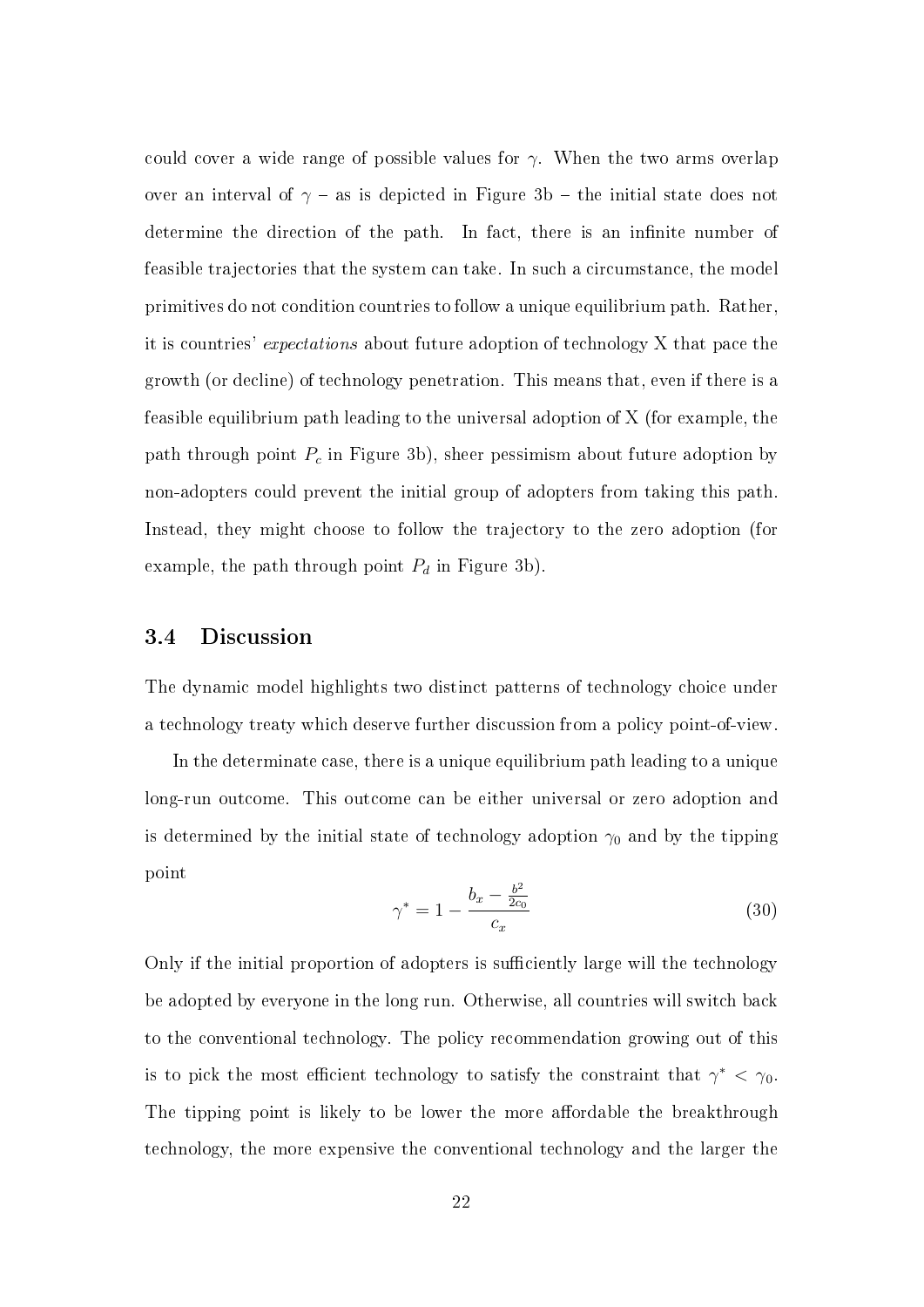relative benefits of technology X compared to those associated with the conventional technology. In this scenario, the earlier results by Barrett (2006) and Hoel and Zeeuw (2010) go through and the coordination problem is negligible.

However, this is not the case if the technology is such that the long-run outcome is expectation-driven, akin to a self-fullling prophecy. Eq. (29) implies that this case arises if  $\delta^2 < 4c_x/F$  and hence the system of differential equations has complex roots. It is easily seen from this inequality that a higher discount rate  $\delta$  and a higher switching cost F parameter both promote determinacy of the system. This is because both myopia and high costs of technology switching enhance the relative importance of current over future payoffs, which are subject to strategic uncertainty. Conversely, a large scale effect of technology X  $c_x$  is conducive to indeterminacy of the system, as it makes countries' present-value payoff more susceptible to others' technology choices in the future.

Climate policy can address this strategic uncertainty in two ways. The first approach is to reduce strategic uncertainty by managing expectations. This could be implemented, for example, by setting long-term targets for carbon emissions or policies which coordinate expectations across countries on the path leading to full adoption. In fact, the recognition that the increase in global temperature should be below 2 degrees Celsius under the Copenhagen Accord can be interpreted in this way. This target does not require any country to reduce its emissions at present, but it may align countries' expectations and thereby make a future technology treaty tip towards adoption.

The second approach to this is to reduce strategic uncertainty by choosing technologies that minimize the potential for indeterminacy of the dynamic system. Instead of choosing the most efficient breakthrough technology, policymakers might favor a technology with high switching cost as this locks the frontrunners into their decisions while also reducing strategic uncertainty of fol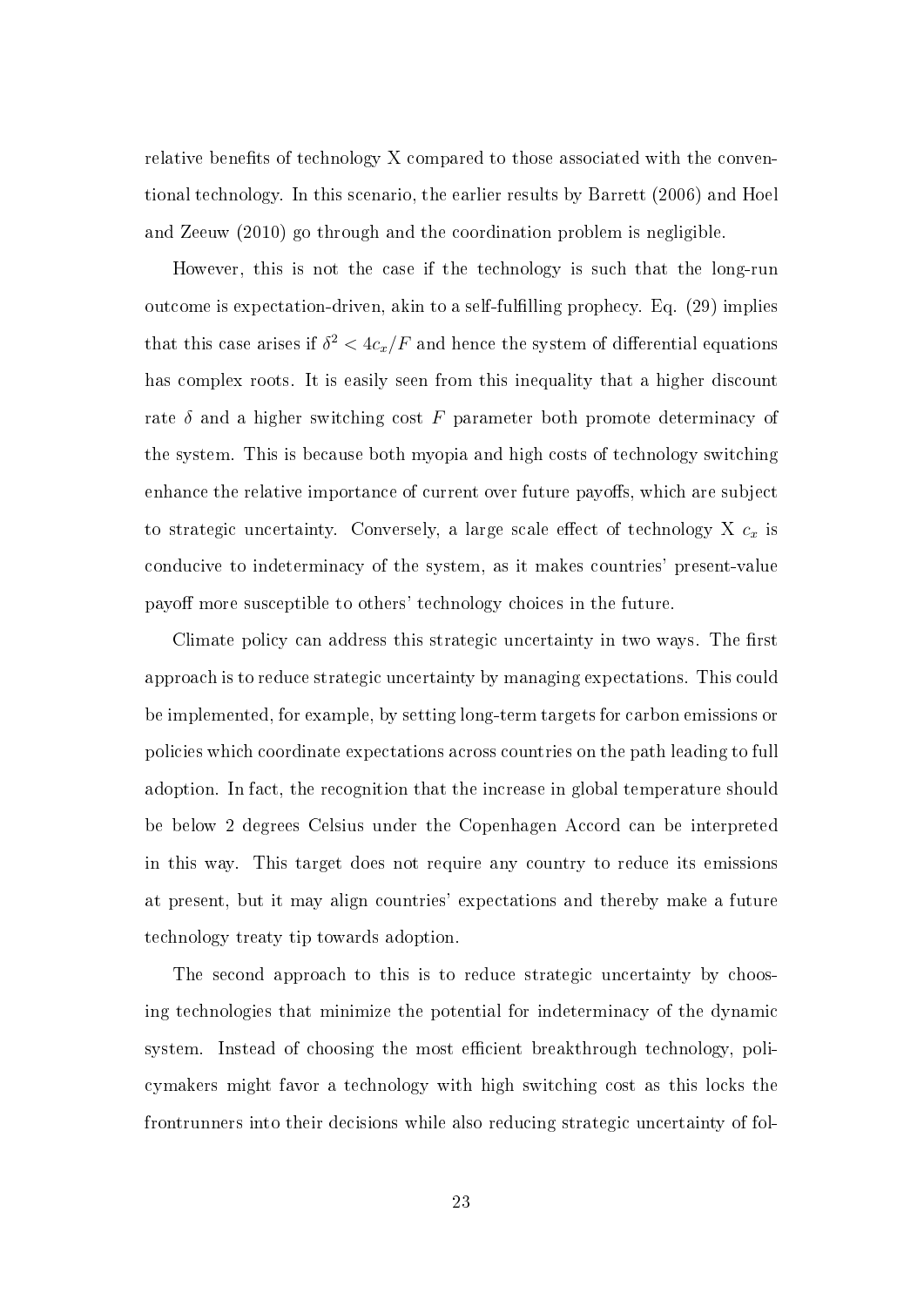lowers. This aspect of technology adoption arises only in our explicitly dynamic framework and is an important extension to the second-best argument by which technologies with scale effects are superior to alternative treaty designs even if they come at a higher cost because they reduce the incentive to free ride (Barrett, 2006).

Finally, our model highlights an important tradeoff that arises in the design of climate treaties with breakthrough technologies for fixed switching costs. If countries are very impatient, policymakers should give priority to technologies with a low tipping point as impatience promotes determinacy of the system. On the contrary, if countries are very patient, policymakers should focus on complementing technology agreements with expectation management as the system is more likely to be indeterminate.

In sum, when technology-oriented climate treaties are analyzed under more realistic assumptions about the timing and costs of technology switching than in previous work, a variety of new results emerge which are of crucial importance for the success of such treaties.

## 4 Conclusion

Technology-oriented treaties are beginning to receive wide attention as a potentially useful approach to the conundrum of international climate policy. The scale effect  $-$  or network externality  $-$  of some technologies may work in favor of countries' participation in such technology treaties, but it also engenders a problem of coordination among multiple equilibria which adds to other obstacles to the diffusion of new technologies. The literature on self-enforcing international environmental treaties so far has emphasized the former point but given little consideration to the coordination problem. This omission leaves a number of open questions, for example, why coordination about technology adoption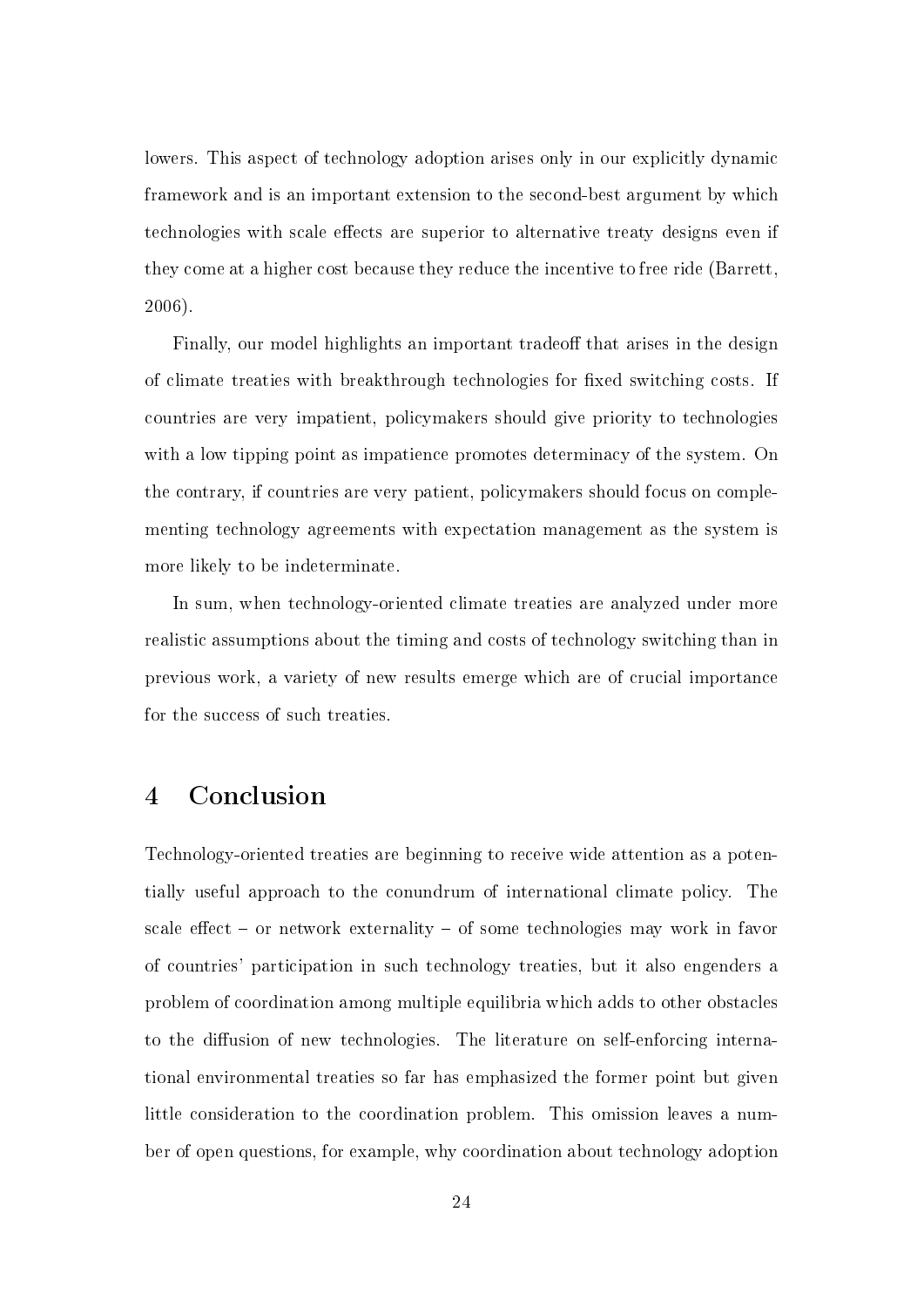is often missing or ineffective in reality, despite the fact that all countries are expected to benefit under universal adoption.

In this study, we have investigated this proposition within a multistage model of treaty formation. In the presence of a network externality, the benefit of technology adoption for countries depends on the total number of technology adopters. Since countries evaluate their choices based on the present value of technology options, their current decisions of technology choice are influenced by the future adoption rates of technologies, which they do not know at present and can only expect. We have shown that under certain conditions, the adoption of breakthrough technologies becomes expectation-driven: technologies may not diffuse when countries are struck with pessimism, but this also means that adoption of mitigation technology may be enhanced substantially if countries can display some ability to commit.

This paper stresses the vital role of sustained coordination  $-e.g.$  through managing expectations regarding future technology use  $-$  in the diffusion of technologies through treaties. In so doing, our study offers a new perspective on the debate about the economics of climate change and uncertainty, emphasizing that heterogeneity of expectations can be influential in climate policy. This emphasis on strategic uncertainty is markedly different from uncertainty about the economic primitives of climate policy which has been the focus of economic analyses so far (e.g. Heal and Kriström, 2002; Weitzman, 2009).

### References

Barrett, S. (2003). *Environment and Statecraft*. Oxford University Press, New York.

Barrett, S. (2006). Climate treaties and "breakthrough" technologies. The Amer-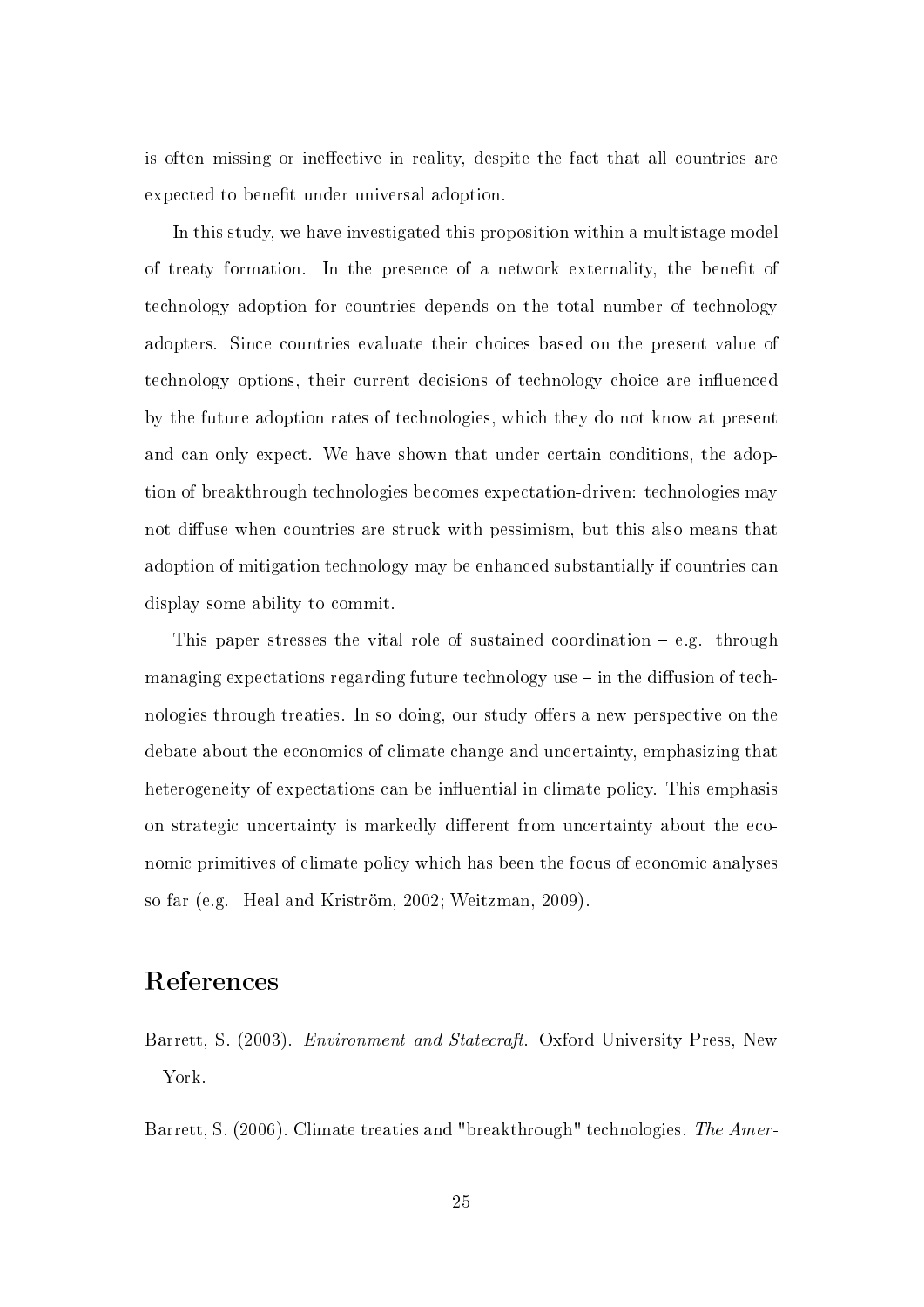ican Economic Review,  $96(2):pp. 22-25$ .

- de Coninck, H., Fischer, C., Newell, R. G., and Ueno, T. (2008). International technology-oriented agreements to address climate change. Energy Policy,  $36(1):335-356.$
- Heal, G. and Kriström, B. (2002). Uncertainty and climate change. Environmental  $\mathcal B$  Resource Economics, 22(1):3-39.
- Heal, G. and Tarui, N. (2010). Investment and emission control under technology and pollution externalities. Resource and Energy Economics,  $32(1)$ : 1 – 14.
- Hoel, M. and Zeeuw, A. (2010). Can a focus on breakthrough technologies improve the performance of international environmental agreements? Environmental  $\mathcal B$  Resource Economics, 47(3):395-406.
- Krugman, P. (1991). History versus expectations. The Quarterly Journal of  $Economics, 106(2):651-67.$
- McKinsey & Company  $(2010)$ . Impact of the financial crisis on carbon economics: Version 2.1 of the global greenhouse gas abatement cost curve. Technical report, McKinsey & Company.
- Mussa, M. (1978). Dynamic adjustment in the Heckscher-Ohlin-Samuelson model. Journal of Political Economy,  $86(5)$ :pp. 775-791.
- Narita, D. (2010). Climate policy as expectation management? Kiel Working Paper, 1624. Kiel Institute for the World Economy.
- Weitzman, M. L. (2009). On modeling and interpreting the economics of catastrophic climate change. The Review of Economics and Statistics,  $91(1):1-19$ .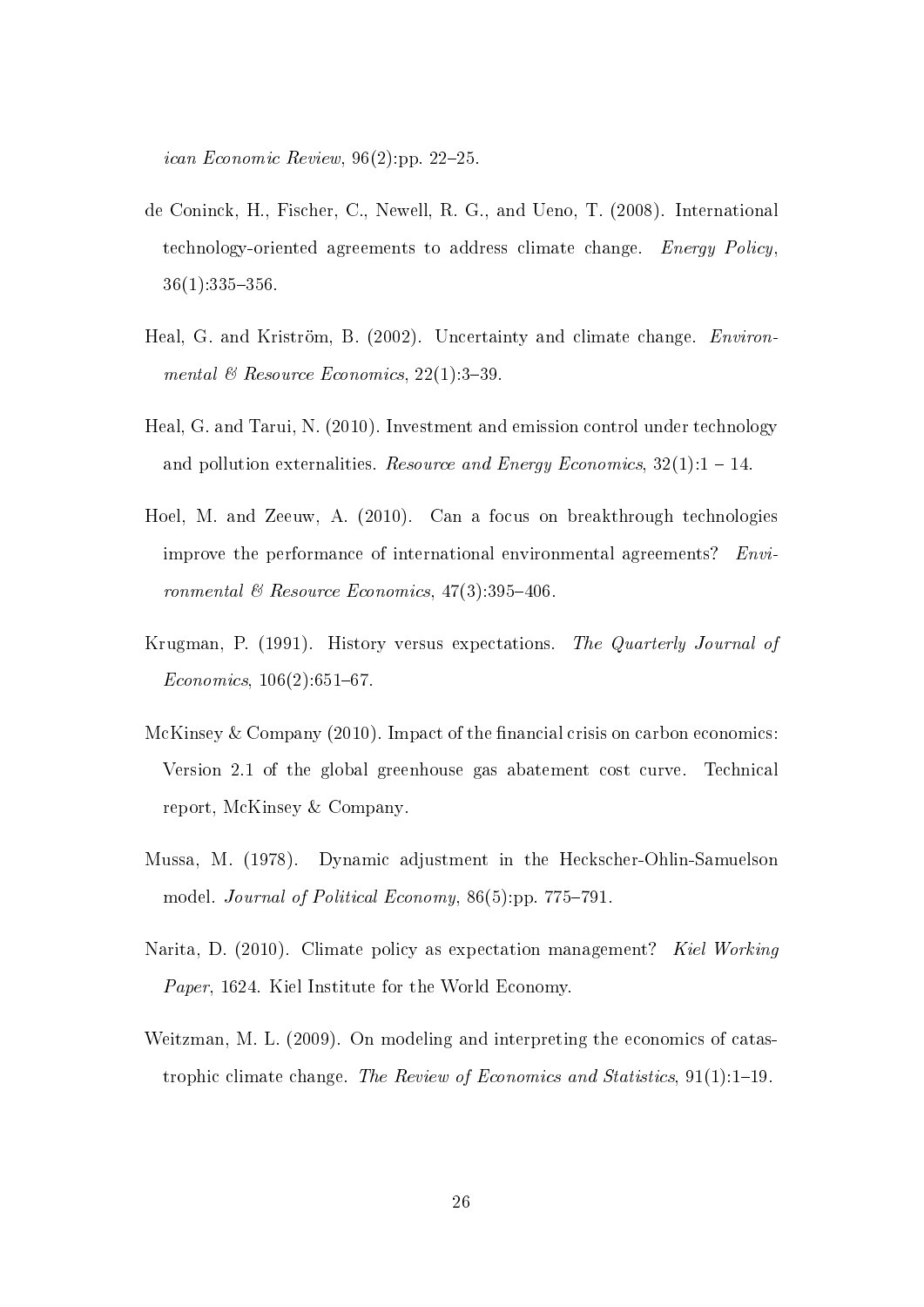## A Appendix - Not for publication

#### A.1 Proof.

The given conditions imply  $-\lambda(M_0, 0, 0) > 0$  and  $. -\lambda^1(M_0) > 0$ . Since  $f > \frac{c_x}{N}(1 +$  $\beta$ ), the function

$$
-\lambda(M_0, \Delta M_1, \Delta M_2) - \lambda^1(-\Delta M_1)
$$

is increasing in  $\Delta M_1$  (decreasing in  $-\Delta M_1$ ) and decreasing in  $\Delta M_2$  (increasing in  $-\Delta M_2$ ). As, this means that there is at least one feasible  $\Delta M_1 \leq 0$  for all  $\Delta M_2$  satisfying  $\Delta M_2 \leq 0$ .

Meanwhile, a negative  $\Delta M_2$  satisfies the following inequality

$$
-\lambda^1(M_0 + \Delta M_1 + \Delta M_2) \ge f(-\Delta M_2)
$$

Since  $f > \frac{c_x}{N}(1+\beta)$ , the function

$$
-\lambda^1(M_0 + \Delta M_1 + \Delta M_2) - f(-\Delta M_2)
$$

is increasing in  $\Delta M_2$  (decreasing in  $-\Delta M_2$ ). As  $-\lambda^1(M_1) > 0$ , this means that there is at least one  $\Delta M_2 \leq 0$  that satisfies the above inequality for all  $\Delta M_1$ such that  $\Delta M_1 \leq 0$ .

The above means that if  $M_0$  is located on the left of the tipping point, there is always a feasible combination of  $(\Delta M_1, \Delta M_2)$  such that  $\Delta M_1, \Delta M_2 \leq 0$ .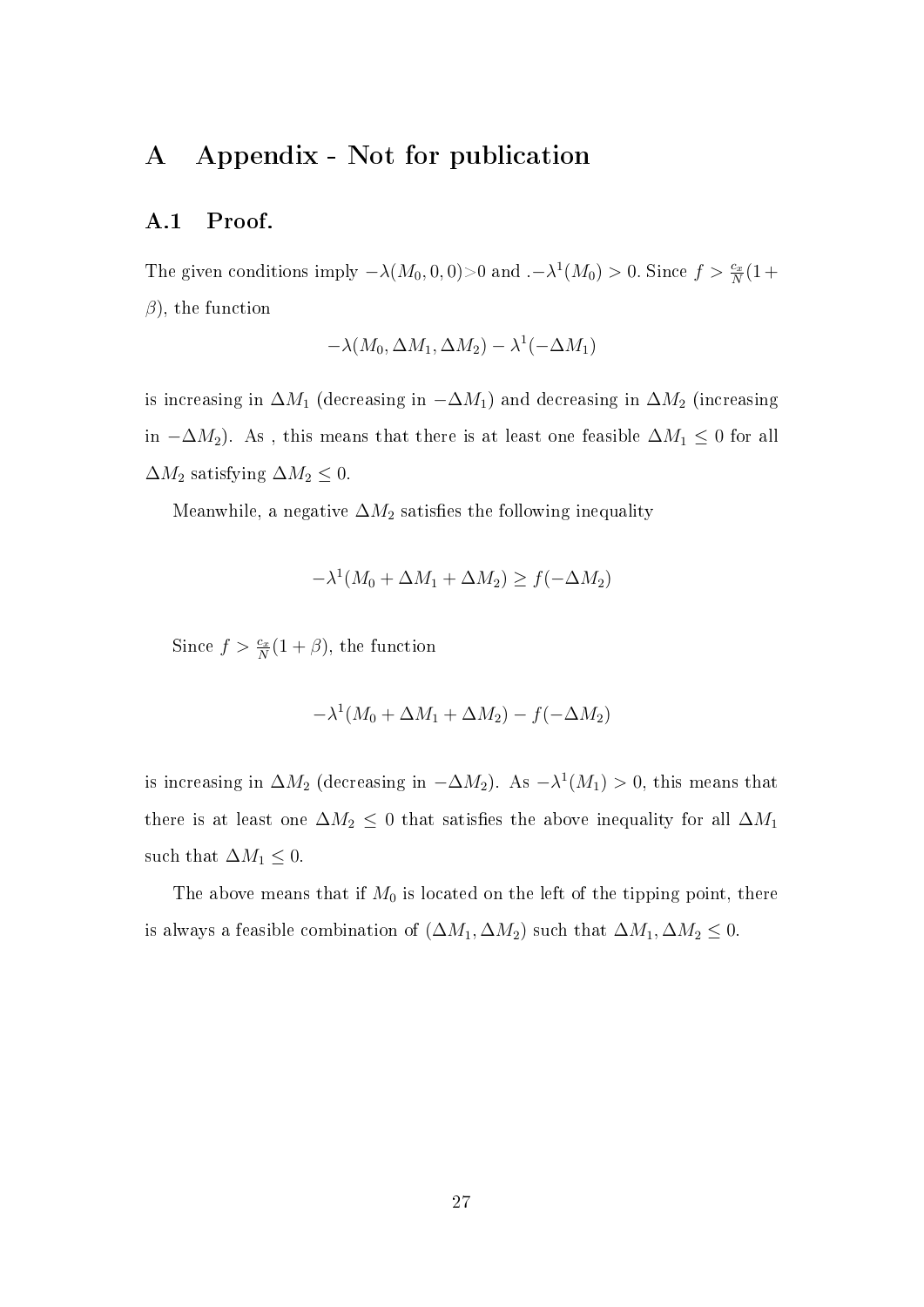#### A.2 Difference equation for  $\lambda$  in the discrete game

To characterize the evolution of the relative payoff to adoption, we rewrite the relative payoff to adoption for adopters in the  $k$ th batch of adopters as follows

$$
\lambda^{k} = \sum_{s=k}^{L} \beta^{s-k} \left[ b_{x} - \frac{c_{x}}{N} (N - M_{s} + 1) - \frac{b^{2}}{2c_{0}} \right] + \frac{\beta^{L-k+1}}{1 - \beta} \left[ b_{x} - \frac{c_{x}}{N} - \frac{b^{2}}{2c_{0}} \right]
$$

The relative payoff to adoption for the subsequent batch of adopters  $k+1$  is given by

$$
\lambda^{k+1} = \sum_{s=k+1}^{L} \beta^{s-(k+1)} \left[ b_x - \frac{c_x}{N} (N - M_s + 1) - \frac{b^2}{2c_0} \right] + \frac{\beta^{L-k}}{1-\beta} \left[ b_x - \frac{c_x}{N} - \frac{b^2}{2c_0} \right]
$$

Let  $\delta \equiv \frac{1-\beta}{\beta}$  $\frac{-\beta}{\beta}$  and calculate

$$
\lambda^{k+1} - (1+\delta)\lambda^k = \lambda^{k+1} - \frac{\lambda^k}{\beta}
$$
  
= 
$$
\sum_{s=k+1}^{L} \beta^{s-(k+1)} \left[ b_x - \frac{c_x}{N}(N - M_s + 1) - \frac{b^2}{2c_0} \right] -
$$
  
- 
$$
\sum_{s=k}^{L} \beta^{s-k-1} \left[ b_x - \frac{c_x}{N}(N - M_s + 1) - \frac{b^2}{2c_0} \right]
$$
  
= 
$$
-\frac{1}{\beta} \left[ b_x - \frac{c_x}{N}(N - M_k + 1) - \frac{b^2}{2c_0} \right]
$$

Simple manipulation of this expression yields

$$
\lambda^{k+1} - \lambda^k = \delta \lambda^k - (1+\delta) \left[ b_x - \frac{c_x}{N} (N - M_k + 1) - \frac{b^2}{2c_0} \right]
$$
 (31)

# A.3 Difference equation for  $\lambda$  with a continuum of coun-

tries

$$
\lambda_t = \sum_{s=t}^{\infty} \beta^{s-t} \left[ b_x - c_x (1 - \gamma_s) - \frac{b^2}{2c_0} \right]
$$